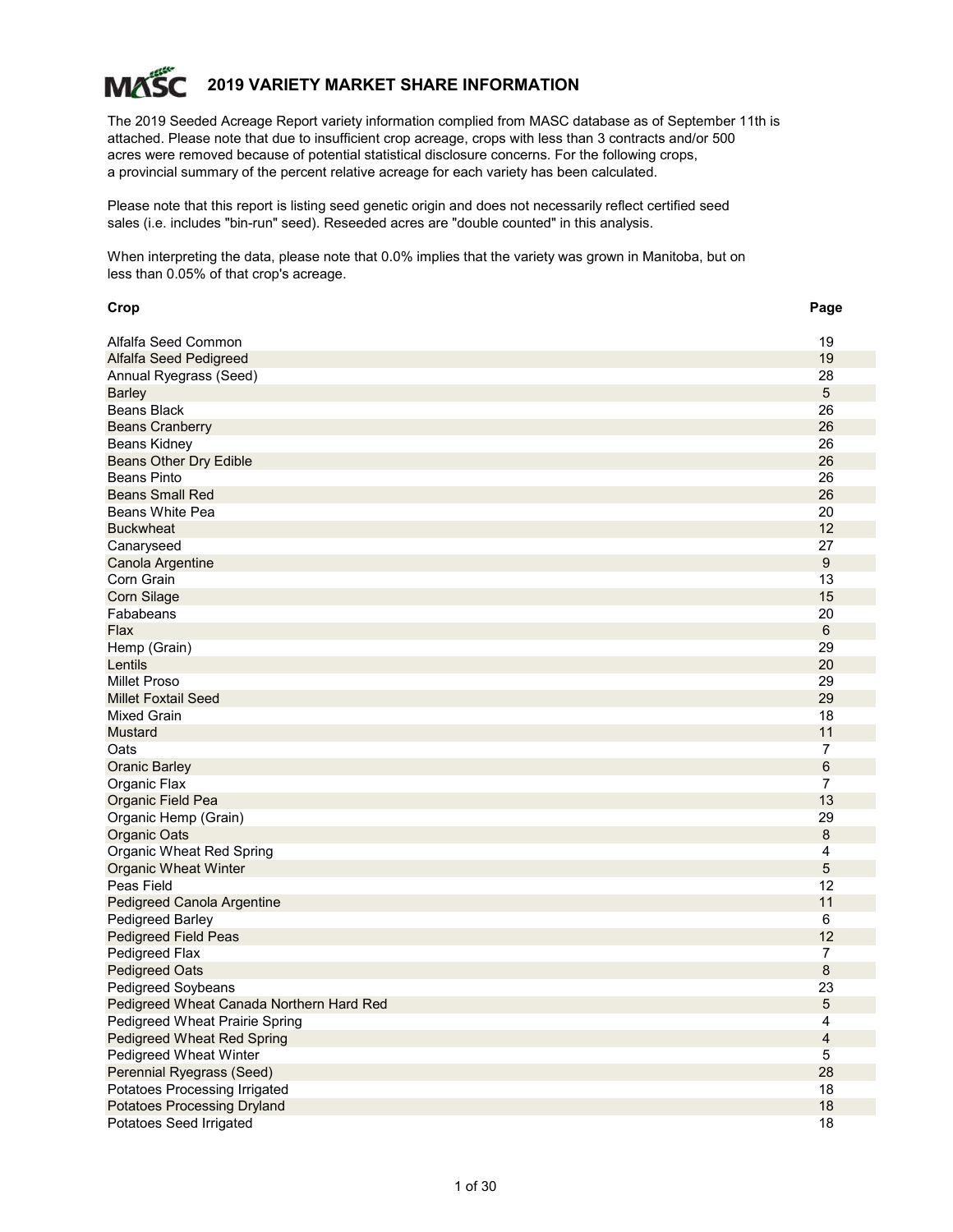#### **Crop Page**

| Potatoes Table                 | 18 |
|--------------------------------|----|
| Rapeseed                       | 28 |
| Rye Fall - Hybrid              | 8  |
| Rye Fall - Open Pollinated     | 9  |
| Soybeans                       | 20 |
| Sunflowers (Oil)               | 11 |
| Sunflowers (Non Oil)           | 12 |
| <b>Tall Fescue Seed</b>        | 29 |
| <b>Timothy Seed Pedigreed</b>  | 27 |
| Triticale                      | 27 |
| <b>Triticale Winter</b>        | 27 |
| Wheat Canada Northern Hard Red | 5  |
| <b>Wheat Durum</b>             | 4  |
| Wheat Hard White Spring        | 4  |
| <b>Wheat Other Spring</b>      | 5  |
| <b>Wheat Prairie Spring</b>    | 4  |
| <b>Wheat Red Spring</b>        | 3  |
| <b>Wheat Winter</b>            | 5  |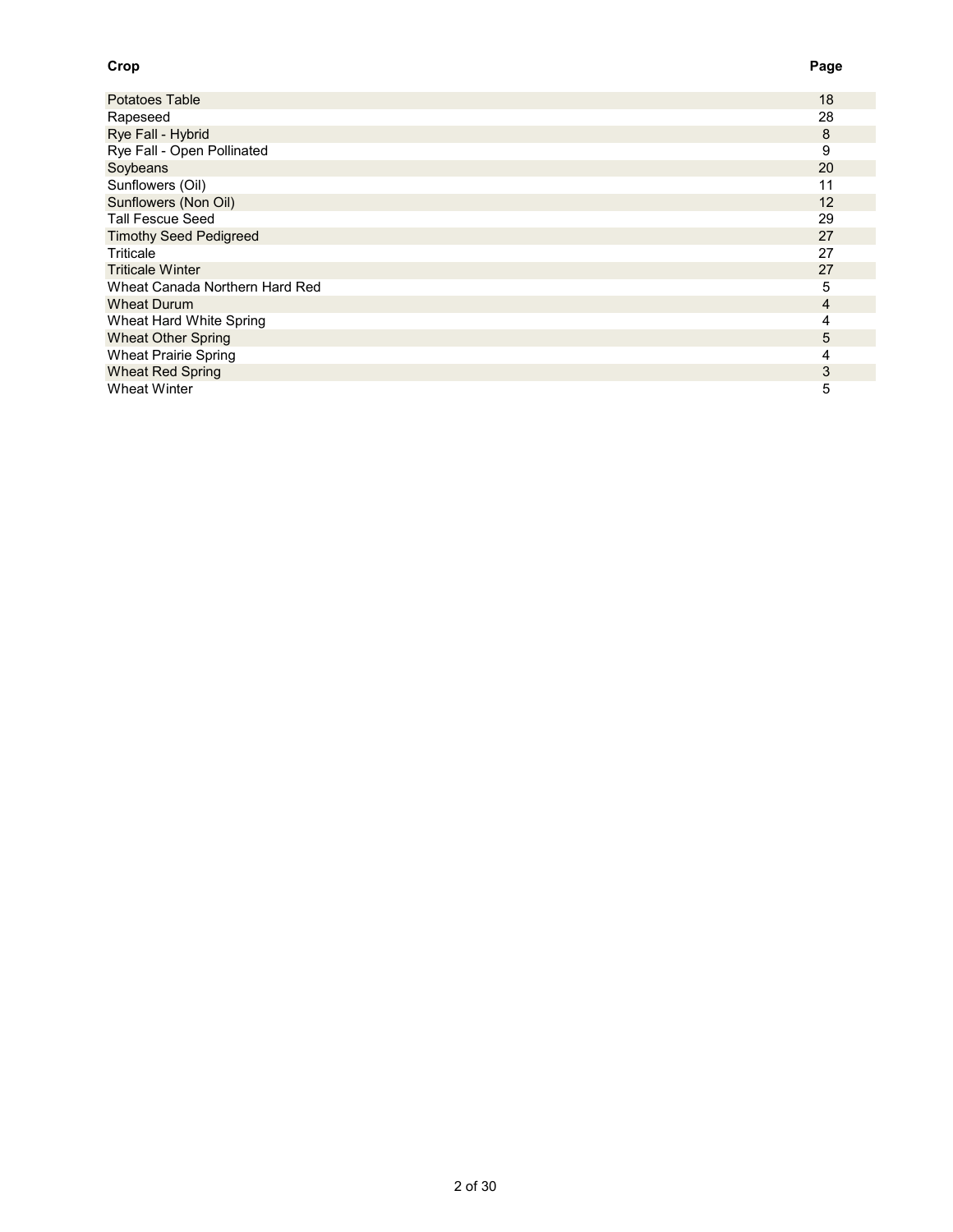#### **WHEAT RED SPRING - 2019 MANITOBA VARIETY ACREAGE REPORT**

| AAC BRANDON                     | 66.2%        | <b>Based on</b> |
|---------------------------------|--------------|-----------------|
| AAC VIEWFIELD                   | 8.1%         | 2,691,388       |
| AAC ELIE                        | 7.4%         | <b>Acres</b>    |
| <b>CARDALE</b>                  | 3.8%         | <b>Reported</b> |
| <b>CDC LANDMARK</b>             | 2.3%         |                 |
| AAC REDBERRY                    | 1.9%         |                 |
| <b>CDC PLENTIFUL</b>            | 1.2%         |                 |
| <b>CARBERRY</b>                 | 1.1%         |                 |
| AAC CAMERON VB                  | 1.0%         |                 |
| AAC TISDALE                     | 1.0%         |                 |
| <b>AC DOMAIN</b>                | 0.9%         |                 |
| AAC REDWATER                    | 0.8%         |                 |
| <b>GLENN</b>                    | 0.8%         |                 |
| <b>CDC STANLEY</b><br>5605HR CL | 0.5%<br>0.4% |                 |
| <b>BOLLES</b>                   | 0.4%         |                 |
| <b>CDC HUGHES</b>               | 0.3%         |                 |
| <b>CDC VR MORRIS</b>            | 0.3%         |                 |
| <b>AAC CONNERY</b>              | 0.3%         |                 |
| <b>MUCHMORE</b>                 | 0.3%         |                 |
| <b>CDC TITANIUM</b>             | 0.3%         |                 |
| <b>AC BARRIE</b>                | 0.2%         |                 |
| 5604HR CL                       | 0.1%         |                 |
| CDC GO                          | 0.1%         |                 |
| <b>AC STETTLER</b>              | 0.1%         |                 |
| <b>CDC UTMOST</b>               | 0.1%         |                 |
| <b>CDC IMAGINE</b>              | 0.1%         |                 |
| <b>WR859 CL</b>                 | 0.1%         |                 |
| <b>AAC W1876</b>                | 0.1%         |                 |
| <b>AC INTREPID</b>              | 0.0%         |                 |
| <b>AC SPLENDOR</b>              | 0.0%         |                 |
| 5500HR                          | 0.0%         |                 |
| <b>ROBLIN</b>                   | 0.0%         |                 |
| <b>CDC TEAL</b>                 | 0.0%         |                 |
| <b>CDC ALSASK</b>               | 0.0%         |                 |
| WASKADA<br>NO VAR               | 0.0%<br>0.0% |                 |
| AC CADILLAC                     | 0.0%         |                 |
| <b>SUPERB</b>                   | 0.0%         |                 |
| <b>INFINITY</b>                 | 0.0%         |                 |
| <b>KANE</b>                     | 0.0%         |                 |
| 5603 HR                         | 0.0%         |                 |
| <b>CDC BRADWELL</b>             | 0.0%         |                 |
| SY SOVITE                       | 0.0%         |                 |
| SY SLATE                        | 0.0%         |                 |
| AAC JATHARIA VB                 | 0.0%         |                 |
| <b>SY TORACH</b>                | 0.0%         |                 |
| AAC WHEATLAND                   | 0.0%         |                 |
| SY GABBRO                       | 0.0%         |                 |
| <b>COLUMBUS</b>                 | 0.0%         |                 |
| 5600HR                          | 0.0%         |                 |
| <b>HARVEST</b>                  | 0.0%         |                 |
| <b>FIELDSTAR VB</b>             | 0.0%         |                 |
| <b>SHAW VB</b>                  | 0.0%         |                 |
| AAC BAILEY                      | 0.0%         |                 |
| <b>AAC PREVAIL</b><br>SY479     | 0.0%<br>0.0% |                 |
| AAC STARBUCK                    | 0.0%         |                 |
| AAC STARBUCK VB                 | 0.0%         |                 |
| LNR 14-1299                     | 0.0%         |                 |
| AAC WHEATLAND VB                | 0.0%         |                 |
|                                 |              |                 |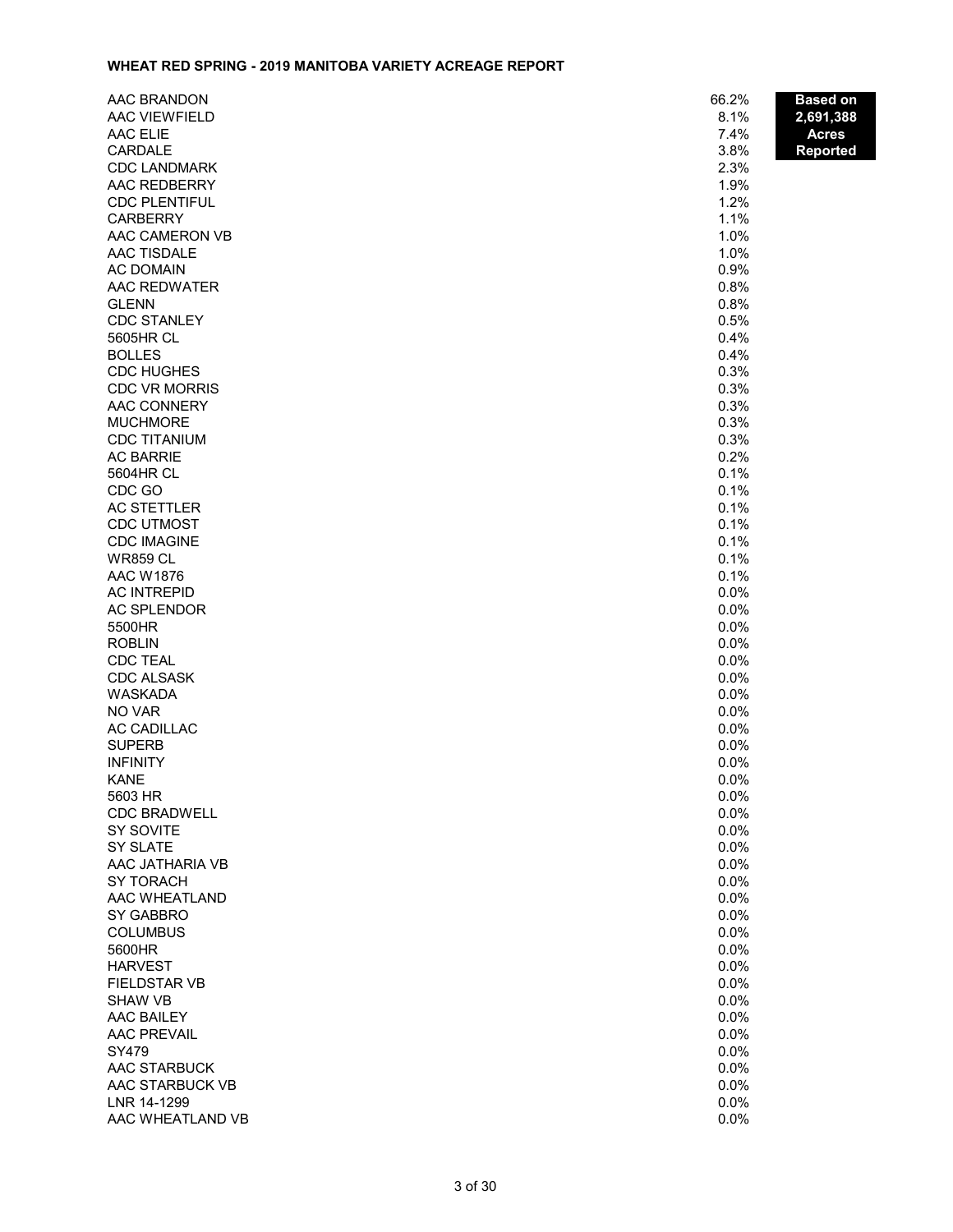#### **PEDIGREED WHEAT RED SPRING - 2019 MANITOBA VARIETY ACREAGE REPORT**

| AAC BRANDON          | 54.5%   | <b>Based on</b> |
|----------------------|---------|-----------------|
| AAC VIEWFIELD        | 11.9%   | 66,793          |
| AAC ELIE             | 5.4%    | <b>Acres</b>    |
| AAC REDBERRY         | 5.3%    | <b>Reported</b> |
| <b>BOLLES</b>        | 4.5%    |                 |
| AAC ALIDA            | 3.9%    |                 |
| AAC TISDALE          | 2.9%    |                 |
| <b>CDC LANDMARK</b>  | 2.7%    |                 |
| CARDALE              | 2.1%    |                 |
| SY TORACH            | 1.5%    |                 |
| AAC CAMERON VB       | 1.3%    |                 |
| LNR 13-0601          | 1.0%    |                 |
| AAC STARBUCK VB      | 0.7%    |                 |
| AAC WARMAN           | 0.5%    |                 |
| <b>CDC HUGHES</b>    | 0.5%    |                 |
| SY GABBRO            | 0.4%    |                 |
| <b>CDC PLENTIFUL</b> | 0.3%    |                 |
| AAC BAILEY           | 0.2%    |                 |
| AAC WHEATLAND VB     | 0.2%    |                 |
| AAC WHEATLAND        | 0.1%    |                 |
| AAC REDWATER         | 0.1%    |                 |
| AAC LEROY VB         | 0.1%    |                 |
| AAC STARBUCK         | $0.0\%$ |                 |

# **ORGANIC WHEAT RED SPRING - 2019 MANITOBA VARIETY ACREAGE REPORT**

| AAC BRANDON<br><b>GLENN</b><br><b>CDC LANDMARK</b><br><b>AC CADILLAC</b><br><b>AC DOMAIN</b><br><b>CDC TEAL</b><br><b>AAC TISDALE</b><br>CARDALE<br><b>CDC PLENTIFUL</b> | 71.7%<br>6.7%<br>6.6%<br>4.3%<br>4.1%<br>3.1%<br>2.1%<br>0.8%<br>0.6% | <b>Based on</b><br>6,699<br><b>Acres</b><br>Reported        |
|--------------------------------------------------------------------------------------------------------------------------------------------------------------------------|-----------------------------------------------------------------------|-------------------------------------------------------------|
| <b>WHEAT HARD WHITE SPRING - 2019 MANITOBA VARIETY ACREAGE REPORT</b>                                                                                                    |                                                                       |                                                             |
| <b>SNOWSTAR</b><br><b>SNOWBIRD</b>                                                                                                                                       | 83.1%<br>16.9%                                                        | <b>Based on</b><br>860<br><b>Acres</b><br>Reported          |
| <b>WHEAT PRAIRIE SPRING - 2019 MANITOBA VARIETY ACREAGE REPORT</b>                                                                                                       |                                                                       |                                                             |
| <b>SY ROWYN</b><br>AAC PENHOLD<br>AAC GOODWIN                                                                                                                            | 72.0%<br>27.5%<br>0.6%                                                | <b>Based on</b><br>49,646<br><b>Acres</b><br>Reported       |
| PEDIGREED WHEAT PRAIRIE SPRING - 2019 MANITOBA VARIETY ACREAGE REPORT                                                                                                    |                                                                       |                                                             |
| <b>SY ROWYN</b><br>AAC PENHOLD                                                                                                                                           | 80.6%<br>19.5%                                                        | <b>Based on</b><br>1,825<br><b>Acres</b><br><b>Reported</b> |
| <b>WHEAT DURUM - 2019 MANITOBA VARIETY ACREAGE REPORT</b>                                                                                                                |                                                                       |                                                             |
| <b>CDC CARBIDE VB</b><br><b>CDC FORTITUDE</b><br><b>TRANSCEND</b>                                                                                                        | 62.0%<br>22.5%<br>15.4%                                               | <b>Based on</b><br>1,198<br><b>Acres</b>                    |

**Reported**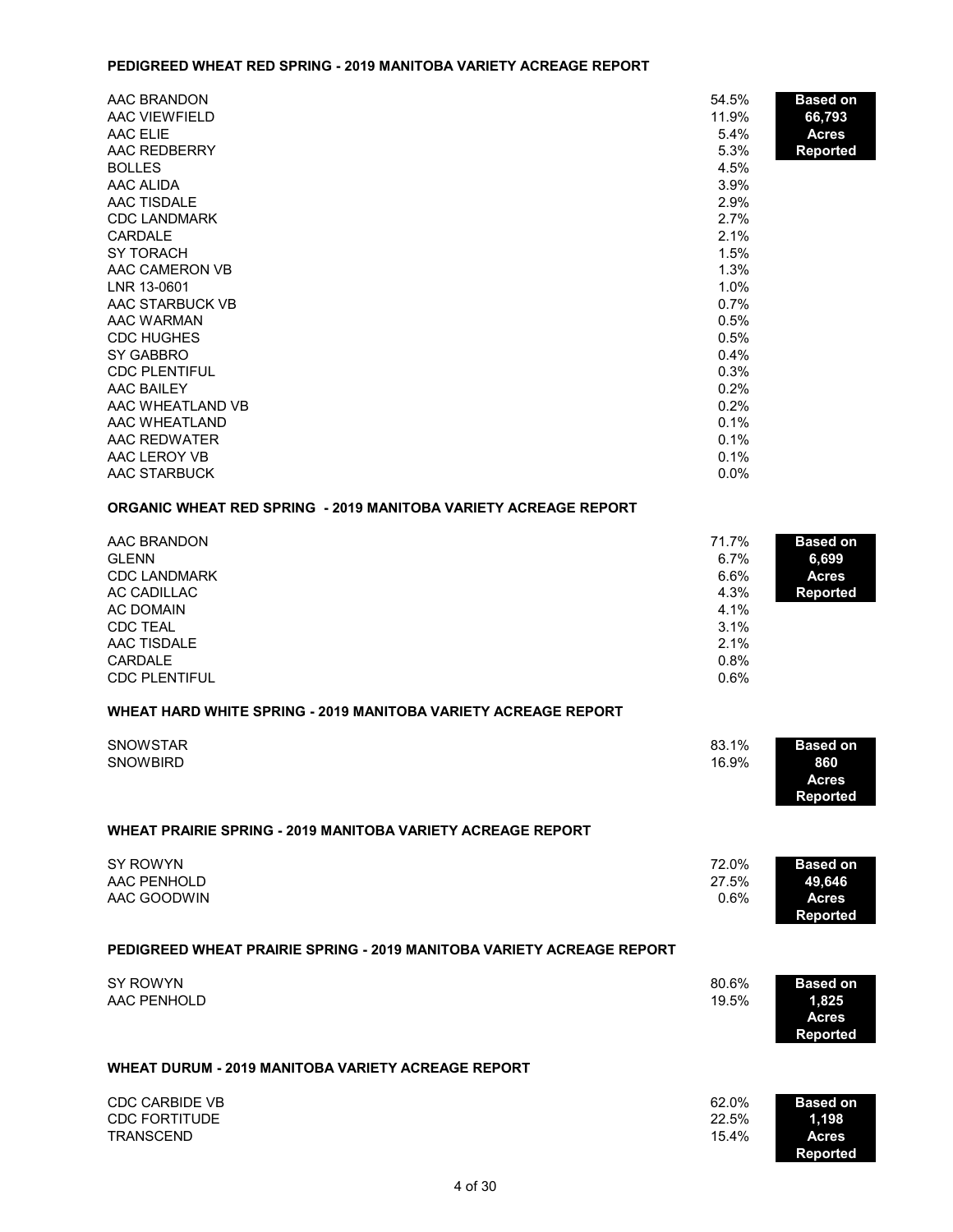#### **WHEAT CANADA NORTHERN HARD RED - 2019 MANITOBA VARIETY ACREAGE REPORT**

| <b>FALLER</b>   | 76.8% | <b>Based on</b> |
|-----------------|-------|-----------------|
| <b>PROSPER</b>  | 22.3% | 149,977         |
| <b>ELGIN ND</b> | 0.8%  | <b>Acres</b>    |
| NO VAR          | 0.2%  | Reported        |
|                 |       |                 |

#### **PEDIGREED WHEAT CANADA NORTHERN HR - 2019 MANITOBA VARIETY ACREAGE REPORT**

| <b>FALLER</b><br><b>PROSPER</b> | 60.0%<br>40.0% | <b>Based on</b><br>3,608<br><b>Acres</b> |
|---------------------------------|----------------|------------------------------------------|
|                                 |                | Reported                                 |

#### **WHEAT OTHER SPRING - 2019 MANITOBA VARIETY ACREAGE REPORT**

| NO VAR         | 58.0% | <b>Based on</b> |
|----------------|-------|-----------------|
| <b>PASTEUR</b> | 32.2% | 5.402           |
| SY VALDA       | 9.6%  | Acres           |
| <b>SELKIRK</b> | 0.2%  | Reported        |

#### **WHEAT WINTER - 2019 MANITOBA VARIETY ACREAGE REPORT**

| <b>EMERSON</b>    | 53.0%   | <b>Based on</b> |
|-------------------|---------|-----------------|
| AAC GATEWAY       | 31.1%   | 32,846          |
| <b>CDC FALCON</b> | 4.5%    | <b>Acres</b>    |
| CDC BUTEO         | 4.0%    | <b>Reported</b> |
| AAC ELEVATE       | 2.7%    |                 |
| <b>MOATS</b>      | 1.7%    |                 |
| AAC WILDFIRE      | 0.9%    |                 |
| <b>MCCLINTOCK</b> | 0.7%    |                 |
| <b>FLOURISH</b>   | 0.5%    |                 |
| <b>VOLUNTEER</b>  | $0.4\%$ |                 |
| <b>AC TEMPEST</b> | 0.2%    |                 |
| NO VAR            | 0.1%    |                 |

#### **PEDIGREED WHEAT WINTER - 2019 MANITOBA VARIETY ACREAGE REPORT**

| AAC WILDFIRE   | 35.1% | <b>Based on</b> |
|----------------|-------|-----------------|
| AAC ELEVATE    | 34.7% | 456             |
| <b>EMERSON</b> | 30.3% | Acres           |
|                |       | Reported        |

#### **ORGANIC WHEAT WINTER - 2019 MANITOBA VARIETY ACREAGE REPORT**

| <b>EMERSON</b> | 57.5% | <b>Based on</b> |
|----------------|-------|-----------------|
| CDC BUTEO      | 24.3% | 678             |
| AAC GATEWAY    | 12.2% | <b>Acres</b>    |
| <b>PINTAIL</b> | 5.9%  | Reported        |

#### **BARLEY - 2019 MANITOBA VARIETY ACREAGE REPORT**

| <b>CDC AUSTENSON</b><br><b>CONLON</b> | 22.7%<br><b>Based on</b><br>21.3%<br>337,775 |  |
|---------------------------------------|----------------------------------------------|--|
| AAC SYNERGY                           | $9.7\%$<br><b>Acres</b>                      |  |
| <b>CDC COPELAND</b>                   | $9.0\%$<br><b>Reported</b>                   |  |
| AC METCALFE                           | 7.6%                                         |  |
| <b>CELEBRATION</b>                    | 5.7%                                         |  |
| AAC CONNECT                           | 4.2%                                         |  |
| <b>NEWDALE</b>                        | 3.9%                                         |  |
| CANMORE                               | 2.9%                                         |  |
| NO VAR                                | 1.7%                                         |  |
| <b>TRADITION</b>                      | 1.7%                                         |  |
| <b>CHAMPION</b>                       | 1.6%                                         |  |
| <b>CDC MAVERICK</b>                   | 1.4%                                         |  |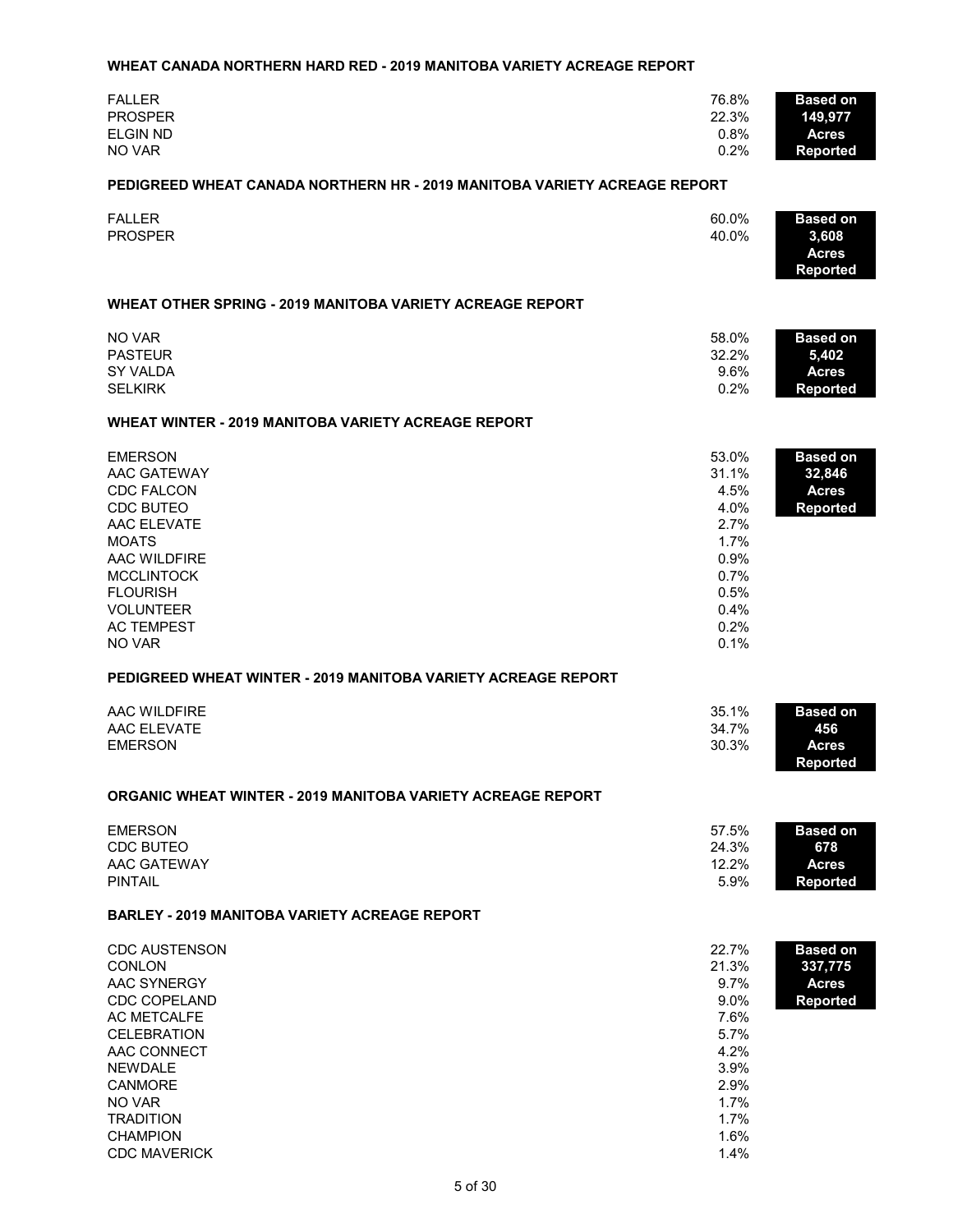| <b>BARLEY - continued</b> |      |
|---------------------------|------|
| <b>CDC FRASER</b>         | 0.9% |
| <b>BENTLEY</b>            | 0.9% |
| <b>LEGACY</b>             | 0.6% |
| <b>CDC COWBOY</b>         | 0.6% |
| <b>CDC KINDERSLEY</b>     | 0.5% |
| <b>OREANA</b>             | 0.5% |
| <b>DESPERADO</b>          | 0.4% |
| <b>ASCENSION</b>          | 0.4% |
| <b>ROBUST</b>             | 0.3% |
| <b>LACEY</b>              | 0.2% |
| CDC BOW                   | 0.2% |
| <b>CDC MCGWIRE</b>        | 0.2% |
| <b>CDC CLEAR</b>          | 0.1% |
| <b>CLAYMORE</b>           | 0.1% |
| STELLAR-ND                | 0.1% |
| <b>DUKE</b>               | 0.1% |
| <b>SUMMIT</b>             | 0.1% |
| <b>CDC YORKTON</b>        | 0.1% |
| <b>CONDOR</b>             | 0.1% |
| <b>AC RANGER</b>          | 0.1% |
| <b>OCEANIK</b>            | 0.1% |
| <b>CDC MEREDITH</b>       | 0.1% |
| <b>SIRISH</b>             | 0.1% |
| <b>CENTURION</b>          | 0.0% |
| <b>MANLEY</b>             | 0.0% |
| <b>BONANZA</b>            | 0.0% |
| <b>BRIER</b>              | 0.0% |
| <b>AC LACOMBE</b>         | 0.0% |
| <b>FALCON</b>             | 0.0% |
| AC OXBOW                  | 0.0% |

# **PEDIGREED BARLEY - 2019 MANITOBA VARIETY ACREAGE REPORT**

| <b>CDC AUSTENSON</b> | 33.6% | <b>Based on</b> |
|----------------------|-------|-----------------|
| <b>CONLON</b>        | 11.4% | 11,202          |
| AAC SYNERGY          | 8.2%  | <b>Acres</b>    |
| <b>CDC COPELAND</b>  | 7.7%  | <b>Reported</b> |
| <b>CELEBRATION</b>   | 7.3%  |                 |
| CDC BOW              | 6.5%  |                 |
| AAC CONNECT          | 6.3%  |                 |
| <b>CDC MAVERICK</b>  | 3.9%  |                 |
| <b>CANMORE</b>       | 3.9%  |                 |
| <b>CLAYMORE</b>      | 3.4%  |                 |
| <b>NEWDALE</b>       | 2.3%  |                 |
| <b>TRADITION</b>     | 2.0%  |                 |
| AC METCALFE          | 1.1%  |                 |
| AB CATTLELAC         | 0.9%  |                 |
| CDC COPPER           | 0.8%  |                 |
| <b>CDC FRASER</b>    | 0.7%  |                 |
|                      |       |                 |

# **ORGANIC BARLEY - 2019 MANITOBA VARIETY ACREAGE REPORT**

| <b>CDC AUSTENSON</b><br><b>CDC COPELAND</b> | 56.8%<br>21.6% | <b>Based on</b><br>2.450 |
|---------------------------------------------|----------------|--------------------------|
| <b>NEWDALE</b>                              | 12.8%          | <b>Acres</b>             |
| AC METCALFE                                 | 5.5%           | Reported                 |
| <b>CONLON</b>                               | 3.3%           |                          |

#### **FLAX - 2019 MANITOBA VARIETY ACREAGE REPORT**

| CDC GLAS           | <b>Based on</b><br>27.1% |  |
|--------------------|--------------------------|--|
| <b>CDC SORREL</b>  | 19.0%<br>42.008          |  |
| <b>CDC BETHUNE</b> | 16.0%<br><b>Acres</b>    |  |
| AAC BRAVO          | 10.6%<br>Reported        |  |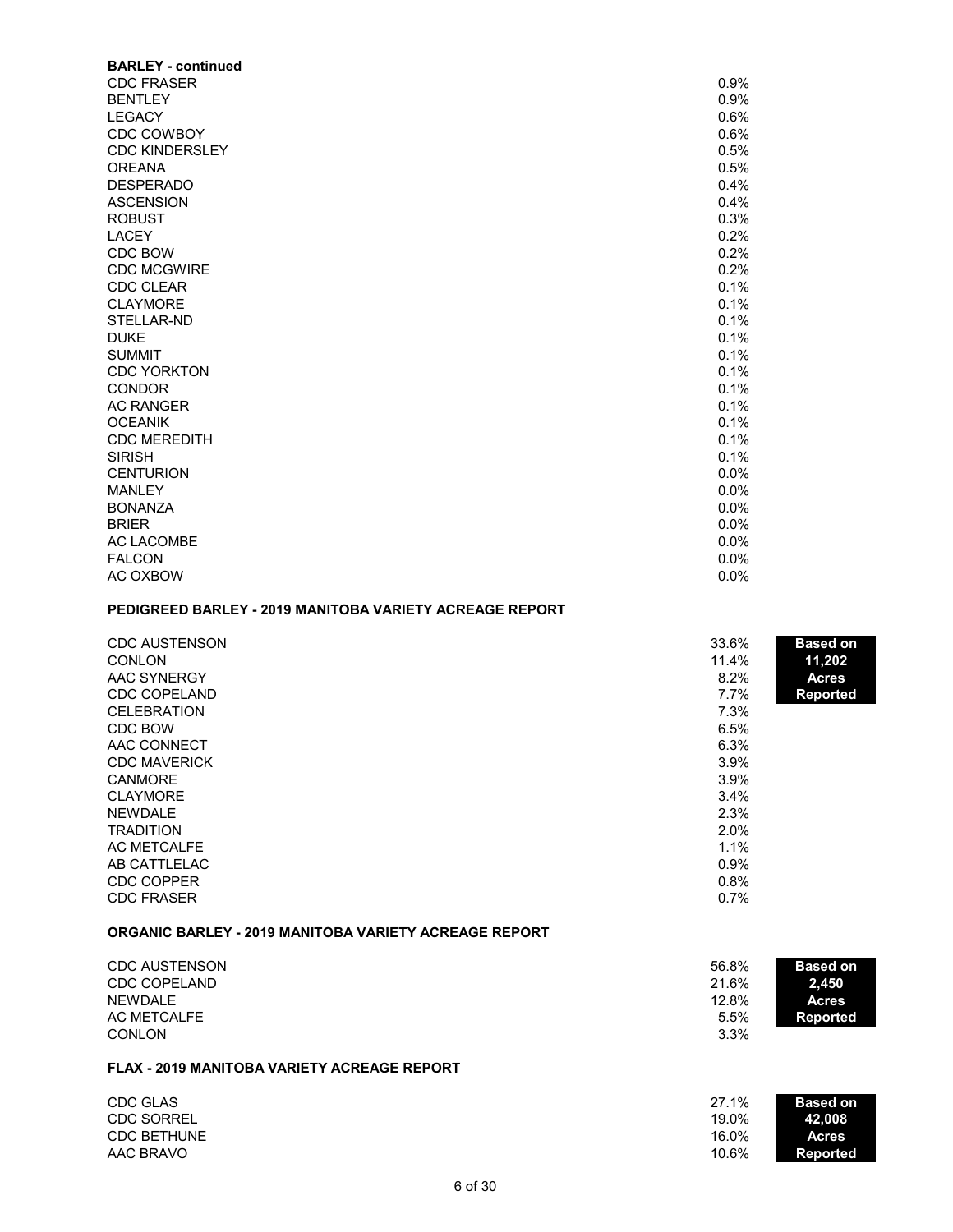| <b>FLAX</b> - continued |       |
|-------------------------|-------|
| <b>CDC NEELA</b>        | 10.4% |
| <b>WESTLIN 72</b>       | 3.9%  |
| NULIN VT 50             | 2.1%  |
| <b>HANLEY</b>           | 1.5%  |
| <b>PRAIRIE SAPPHIRE</b> | 1.4%  |
| <b>TOPAZ</b>            | 1.3%  |
| <b>GOLDEN</b>           | 1.1%  |
| NO VAR                  | 1.0%  |
| <b>OMEGA</b>            | 0.9%  |
| <b>CDC PLAVA</b>        | 0.7%  |
| <b>AC NUGGET</b>        | 0.6%  |
| <b>LIGHTNING</b>        | 0.6%  |
| <b>AC LINORA</b>        | 0.5%  |
| <b>WESTLIN 71</b>       | 0.5%  |
| <b>NORLIN</b>           | 0.4%  |
| <b>WESTLIN 70</b>       | 0.2%  |
| <b>AC EMERSON</b>       | 0.2%  |
| LINOLA 1084             | 0.2%  |
| <b>WESTLIN 60</b>       | 0.0%  |
|                         |       |

### **PEDIGREED FLAX - 2019 MANITOBA VARIETY ACREAGE REPORT**

| <b>CDC SORREL</b><br><b>CDC BETHUNE</b> | 24.8%<br><b>Based on</b><br>21.9%<br>3,697 |  |
|-----------------------------------------|--------------------------------------------|--|
| CDC GLAS                                | 17.2%<br><b>Acres</b>                      |  |
| <b>TOPAZ</b>                            | 9.7%<br><b>Reported</b>                    |  |
| <b>CDC NEELA</b>                        | 8.9%                                       |  |
| <b>CDC PLAVA</b>                        | 4.9%                                       |  |
| AAC BRAVO                               | 4.7%                                       |  |
| <b>WESTLIN 60</b>                       | 4.1%                                       |  |
| <b>LIGHTNING</b>                        | 3.7%                                       |  |
| NULIN VT 50                             | 0.1%                                       |  |

# **ORGANIC FLAX - 2019 MANITOBA VARIETY ACREAGE REPORT**

| <b>CDC NEELA</b>   | 40.5%   | <b>Based on</b> |
|--------------------|---------|-----------------|
| <b>CDC SORREL</b>  | 37.4%   | 1.498           |
| <b>CDC BETHUNE</b> | 15.0%   | <b>Acres</b>    |
| <b>OMEGA</b>       | $7.2\%$ | Reported        |

## **OATS - 2019 MANITOBA VARIETY ACREAGE REPORT**

| <b>CS CAMDEN</b>    | 38.7% | <b>Based on</b> |
|---------------------|-------|-----------------|
| <b>SUMMIT</b>       | 35.9% | 515,939         |
| <b>SOURIS</b>       | 6.8%  | <b>Acres</b>    |
| <b>PINNACLE</b>     | 2.3%  | <b>Reported</b> |
| <b>ORE3542M</b>     | 2.1%  |                 |
| NO VAR              | 1.8%  |                 |
| <b>AC MORGAN</b>    | 1.5%  |                 |
| <b>ORE3541M</b>     | 1.5%  |                 |
| <b>CDC HAYMAKER</b> | 1.3%  |                 |
| CDC SO-I            | 0.9%  |                 |
| <b>LEGGETT</b>      | 0.9%  |                 |
| <b>FURLONG</b>      | 0.8%  |                 |
| <b>TRIPLE CROWN</b> | 0.6%  |                 |
| <b>CDC DANCER</b>   | 0.6%  |                 |
| <b>RONALD</b>       | 0.6%  |                 |
| <b>CDC BALER</b>    | 0.6%  |                 |
| <b>HAYWIRE</b>      | 0.4%  |                 |
| <b>BIG BROWN</b>    | 0.4%  |                 |
| <b>CDC MORRISON</b> | 0.4%  |                 |
| AC ASSINIBOIA       | 0.3%  |                 |
| <b>TRIACTOR</b>     | 0.2%  |                 |
| <b>STRIDE</b>       | 0.2%  |                 |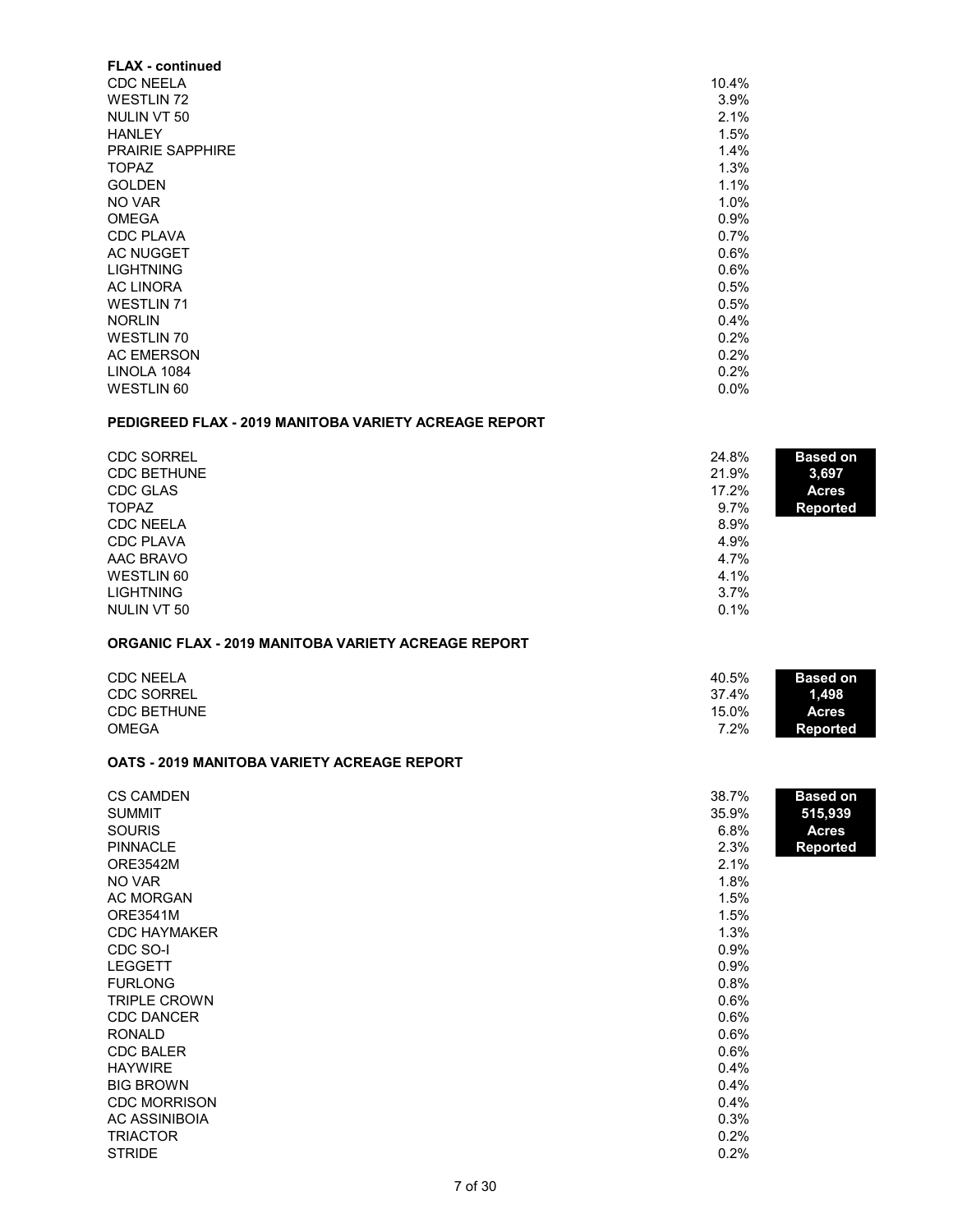| <b>OATS - continued</b> |      |
|-------------------------|------|
| AAC JUSTICE             | 0.2% |
| <b>FORAGE</b>           | 0.2% |
| <b>GEHL</b>             | 0.1% |
| <b>ROBERT</b>           | 0.1% |
| <b>DUMONT</b>           | 0.1% |
| <b>RIEL</b>             | 0.1% |
| <b>CDC NASSER</b>       | 0.1% |
| <b>CDC RUFFIAN</b>      | 0.1% |
| <b>CANMORE</b>          | 0.1% |
| <b>CDC NORSEMAN</b>     | 0.1% |
| <b>CDC ARBORG</b>       | 0.1% |
| <b>DRUMMOND</b>         | 0.0% |
| <b>AC MUSTANG</b>       | 0.0% |
| <b>JORDAN</b>           | 0.0% |
| <b>AC MARIE</b>         | 0.0% |
| <b>MAGNUM</b>           | 0.0% |
| <b>CDC MINSTREL</b>     | 0.0% |
| <b>DOUGLAS</b>          | 0.0% |
| <b>FIDLER</b>           | 0.0% |
| <b>DERBY</b>            | 0.0% |
| <b>AC PREAKNESS</b>     | 0.0% |
| <b>AC BATON</b>         | 0.0% |
| <b>BUFF</b>             | 0.0% |
| AAC ORAVENA             | 0.0% |

# **PEDIGREED OATS - 2019 MANITOBA VARIETY ACREAGE REPORT**

| <b>CS CAMDEN</b>    | 35.7%   | <b>Based on</b> |
|---------------------|---------|-----------------|
| <b>SUMMIT</b>       | 23.4%   | 19,292          |
| <b>ORE3542M</b>     | 14.8%   | <b>Acres</b>    |
| <b>ORE3541M</b>     | 10.2%   | <b>Reported</b> |
| <b>CDC ARBORG</b>   | 5.6%    |                 |
| <b>CDC HAYMAKER</b> | 5.1%    |                 |
| <b>PINNACLE</b>     | 1.8%    |                 |
| <b>SOURIS</b>       | 1.4%    |                 |
| <b>CDC BALER</b>    | 0.8%    |                 |
| <b>CDC MORRISON</b> | 0.8%    |                 |
| <b>FURLONG</b>      | $0.4\%$ |                 |
| <b>CDC SKYE</b>     | $0.0\%$ |                 |
| OT2122              | $0.0\%$ |                 |

#### **ORGANIC OATS - 2019 MANITOBA VARIETY ACREAGE REPORT**

| <b>CS CAMDEN</b>    | 36.5%<br><b>Based on</b> |  |
|---------------------|--------------------------|--|
| <b>SUMMIT</b>       | 30.2%<br>4,602           |  |
| <b>SOURIS</b>       | 8.4%<br><b>Acres</b>     |  |
| <b>LEGGETT</b>      | 4.8%<br><b>Reported</b>  |  |
| <b>CDC DANCER</b>   | 4.6%                     |  |
| <b>PINNACLE</b>     | 4.4%                     |  |
| <b>ORE3541M</b>     | 3.4%                     |  |
| <b>STRIDE</b>       | 3.3%                     |  |
| <b>FURLONG</b>      | 2.4%                     |  |
| <b>CDC HAYMAKER</b> | 1.5%                     |  |
| AAC ORAVENA         | 0.7%                     |  |

#### **FALL RYE - HYBRID - 2019 MANITOBA VARIETY ACREAGE REPORT**

| <b>KWS BONO</b>     | 71.3%<br><b>Based on</b> |  |
|---------------------|--------------------------|--|
| <b>KWS GATANO</b>   | 10.6%<br>53,793          |  |
| <b>GUTTINO</b>      | 8.3%<br><b>Acres</b>     |  |
| <b>BRASETTO</b>     | 4.5%<br>Reported         |  |
| <b>KWS DANIELLO</b> | 4.4%                     |  |
| NO VAR              | 1.0%                     |  |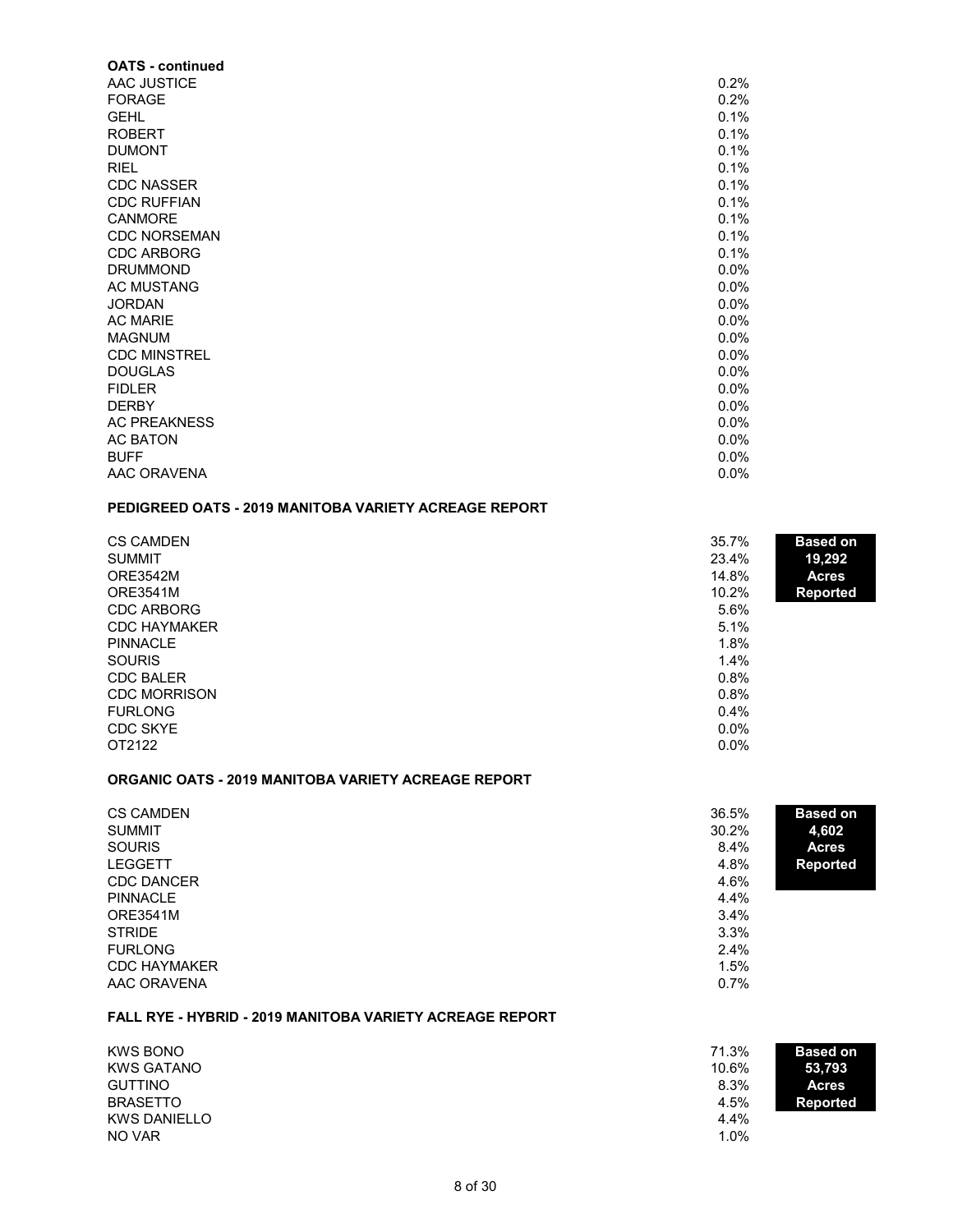#### **FALL RYE - OPEN-POLLINATED - 2019 MANITOBA VARIETY ACREAGE REPORT**

| <b>HAZLET</b>    | 74.5% | <b>Based on</b> |
|------------------|-------|-----------------|
| <b>PRIMA</b>     | 9.7%  | 40,312          |
| NO VAR           | 6.5%  | <b>Acres</b>    |
| <b>DANKO</b>     | 5.6%  | <b>Reported</b> |
| AC REMINGTON     | 1.8%  |                 |
| <b>DAKOLD</b>    | 0.8%  |                 |
| AC RIFLE         | 0.6%  |                 |
| <b>VOLUNTEER</b> | 0.4%  |                 |

## **CANOLA ARGENTINE - 2019 MANITOBA VARIETY ACREAGE REPORT**

| L233P (LT) {PSR-R}    | 44.5% | <b>Based on</b> |
|-----------------------|-------|-----------------|
| L255PC (LT) {PSR-R}   | 11.7% | 3,213,617       |
| L252 (LT)             | 9.7%  | <b>Acres</b>    |
| L234PC (LT) {PSR-R}   | 2.6%  | <b>Reported</b> |
| $L230$ (LT)           | 2.3%  |                 |
| 46H75 (ST)            | 1.9%  |                 |
| P501L (LT)            | 1.7%  |                 |
| 75-65 RR (RT) {PSR-T} | 1.7%  |                 |
| 1026 RR (RT)          | 1.6%  |                 |
| 45CM39 (RT)           | 1.3%  |                 |
| 1022 RR (RT)          | 1.3%  |                 |
| 6074 RR (RT) {PSR-U}  | 1.3%  |                 |
| DKTF 92 SC (RT)       | 1.2%  |                 |
| 1024 RR (RT)          | 1.1%  |                 |
| 2026 CL (ST)          | 1.1%  |                 |
| $L140P$ (LT) {PSR-R}  | 1.0%  |                 |
| 45M35 (RT) {PSR-T}    | 0.9%  |                 |
| 2024 CL (ST) {PSR-T}  | 0.9%  |                 |
| 74-44 BL (RT)         | 0.8%  |                 |
| 1028 RR (RT)          | 0.8%  |                 |
| PV 540 G (RT) {PSR-U} | 0.6%  |                 |
| PV 200 CL (ST)        | 0.6%  |                 |
| L157H (LT)            | 0.6%  |                 |
| 68K (SU)              | 0.5%  |                 |
| 45H33 (RT)            | 0.5%  |                 |
| 5545CL (ST) {PSR-U}   | 0.4%  |                 |
| DKLL 81 BL (LT)       | 0.4%  |                 |
| L241C (LT)            | 0.4%  |                 |
| 6090 RR (RT) {PSR-U}  | 0.4%  |                 |
| 45M38 (RT)            | 0.4%  |                 |
| 75-45 RR (RT)         | 0.3%  |                 |
| CS2300 (RT)           | 0.3%  |                 |
| L258HPC (LT)          | 0.3%  |                 |
| $V22-1 (RT)$          | 0.3%  |                 |
| NO VAR                | 0.3%  |                 |
| 45H75 CL (ST)         | 0.3%  |                 |
| 45CS40 (RT)           | 0.3%  |                 |
| PV 680 LC (LT)        | 0.3%  |                 |
| PV 560 GM (RT)        | 0.2%  |                 |
| CS2100 (RT) {PSR-T}   | 0.2%  |                 |
| 45H76 (ST)            | 0.2%  |                 |
| 2028 CL (CT)          | 0.2%  |                 |
| CS2500 CL (ST)        | 0.2%  |                 |
| B3010M (LT)           | 0.2%  |                 |
| 4157 RR (RT)          | 0.2%  |                 |
| DKTF 94 CR (RT)       | 0.1%  |                 |
| 46H76 (CL)            | 0.1%  |                 |
| 45A51 (RT)            | 0.1%  |                 |
| $L$ 130 (LT)          | 0.1%  |                 |
| $V14-1$               | 0.1%  |                 |
| CS2600 CR-T (RT)      | 0.1%  |                 |
|                       | 0.1%  |                 |
| D3154S (RT)           |       |                 |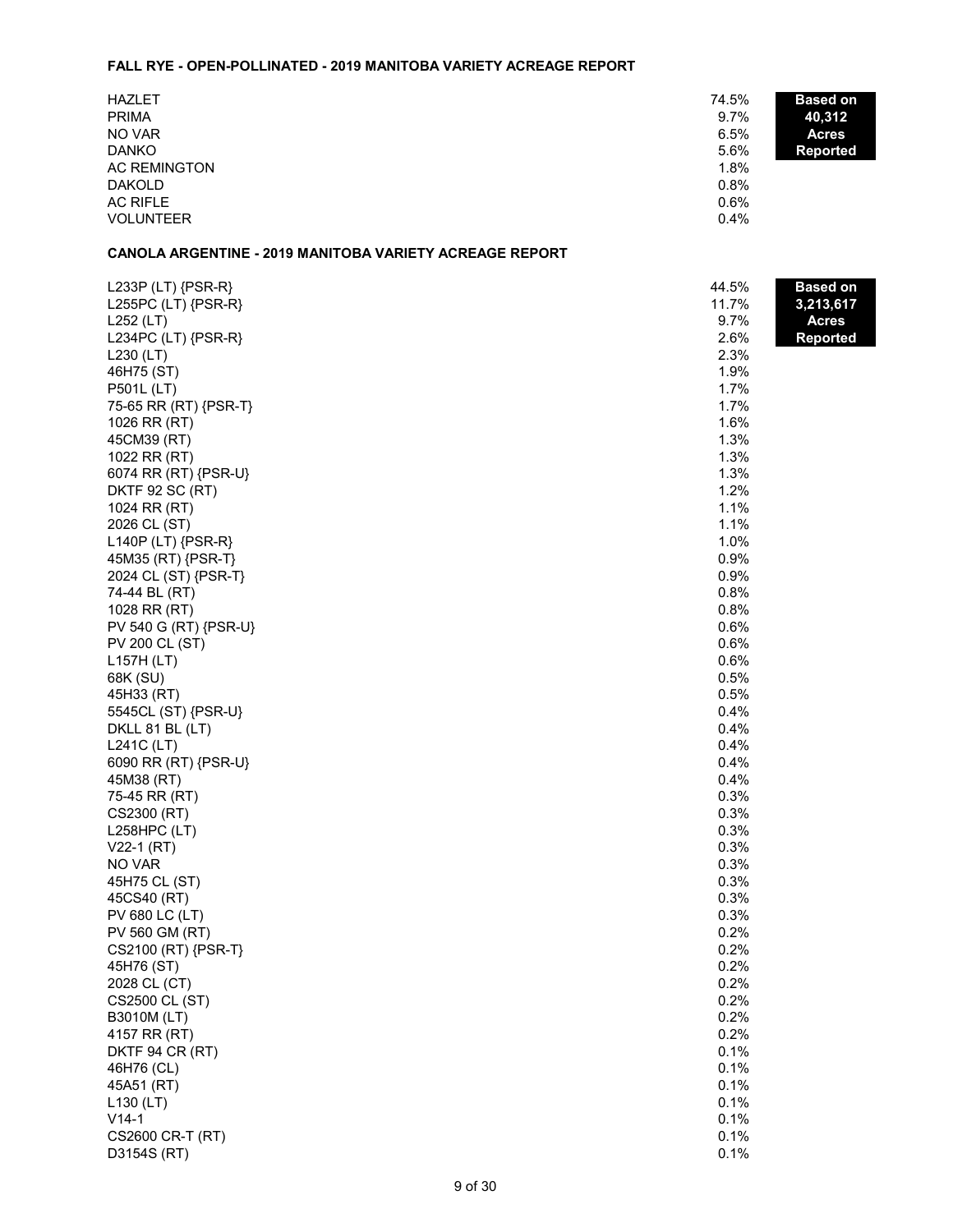| <b>CANOLA ARGENTINE - continued</b> |              |
|-------------------------------------|--------------|
| 1134 CA                             | 0.1%         |
| 6076 CR (RT)                        | 0.1%         |
| D3155C (RT) {PSR-U}                 | 0.1%         |
| PV 581 GC (RT)                      | 0.1%         |
| 45H31 (RT)                          | 0.1%         |
| PV 530 G (RT)                       | 0.1%         |
| 5440 (LT)                           | 0.1%         |
| 4187 RR (RT)                        | 0.1%         |
| SY4166 (RT)                         | 0.1%         |
| CS2000 (RT)                         | 0.1%         |
|                                     | 0.1%         |
| $L120$ (LT)                         |              |
| <b>PV 585 GC</b>                    | 0.0%         |
| 501                                 | 0.0%         |
| CS2400 (RT)                         | 0.0%         |
| SW WIZZARD                          | 0.0%         |
| 1012 RR (RT)                        | 0.0%         |
| $V12-1 (RT)$                        | 0.0%         |
| 79K (SU)                            | 0.0%         |
| PV 533 G (RT)                       | 0.0%         |
| 45H37 (RT)                          | 0.0%         |
| D3156M (RT)                         | 0.0%         |
| 2022CL (ST) {PSR-T}                 | 0.0%         |
| 2733 (LT)                           | 0.0%         |
| $L261$ (LT)                         | 0.0%         |
| NX4-206CL (ST)                      | 0.0%         |
| 46A76 (ST)                          | 0.0%         |
| 1140 (LT)                           | 0.0%         |
| C5513 (SU)                          | 0.0%         |
| 2020 CL (ST)                        | 0.0%         |
| 1918 (RT)                           | 0.0%         |
| 43E03RR (RT)                        | 0.0%         |
| PV 531 G (RT)                       | 0.0%         |
| 73-65 RR (RT)                       | 0.0%         |
| CS2200 CL (ST)                      | 0.0%         |
| 75-42 CR (RT)                       | 0.0%         |
| C5522 (SU)                          | 0.0%         |
| L150 (LT)                           | 0.0%         |
| 6064 RR (RT)                        | 0.0%         |
| 46A65                               | 0.0%         |
| PV 760 TM (RT)                      | 0.0%         |
|                                     | 0.0%         |
| V33-1CL (CT)<br>LL 27               | 0.0%         |
| 45H26 (RT)                          | 0.0%         |
| 74-54 RR (RT)                       | 0.0%         |
| 3345 (RT)                           | 0.0%         |
|                                     |              |
| <b>P502CL (CT)</b>                  | 0.0%<br>0.0% |
| 6056 CR (RT)                        |              |
| 46H23 (RT)                          | 0.0%         |
| 45CM36 (RT)                         | 0.0%         |
| LBD 2393 LL                         | 0.0%         |
| 6130 RR (RT)                        | 0.0%         |
| 1145 (LT)                           | 0.0%         |
| L160S (LT)                          | 0.0%         |
| 2153 (LT)                           | 0.0%         |
| 45H29 (RT)                          | 0.0%         |
| 5525 CL (ST)                        | 0.0%         |
| 6080 RR (RT)                        | 0.0%         |
| VR 9560 CL (ST)                     | 0.0%         |
| 5535 CL (ST)                        | 0.0%         |
| L135C (LT)                          | 0.0%         |
| 1010 RR (RT)                        | 0.0%         |
| 46M34 (RT)                          | 0.0%         |
| 223 RR (RT)                         | 0.0%         |
| 6044 RR (RT)                        | 0.0%         |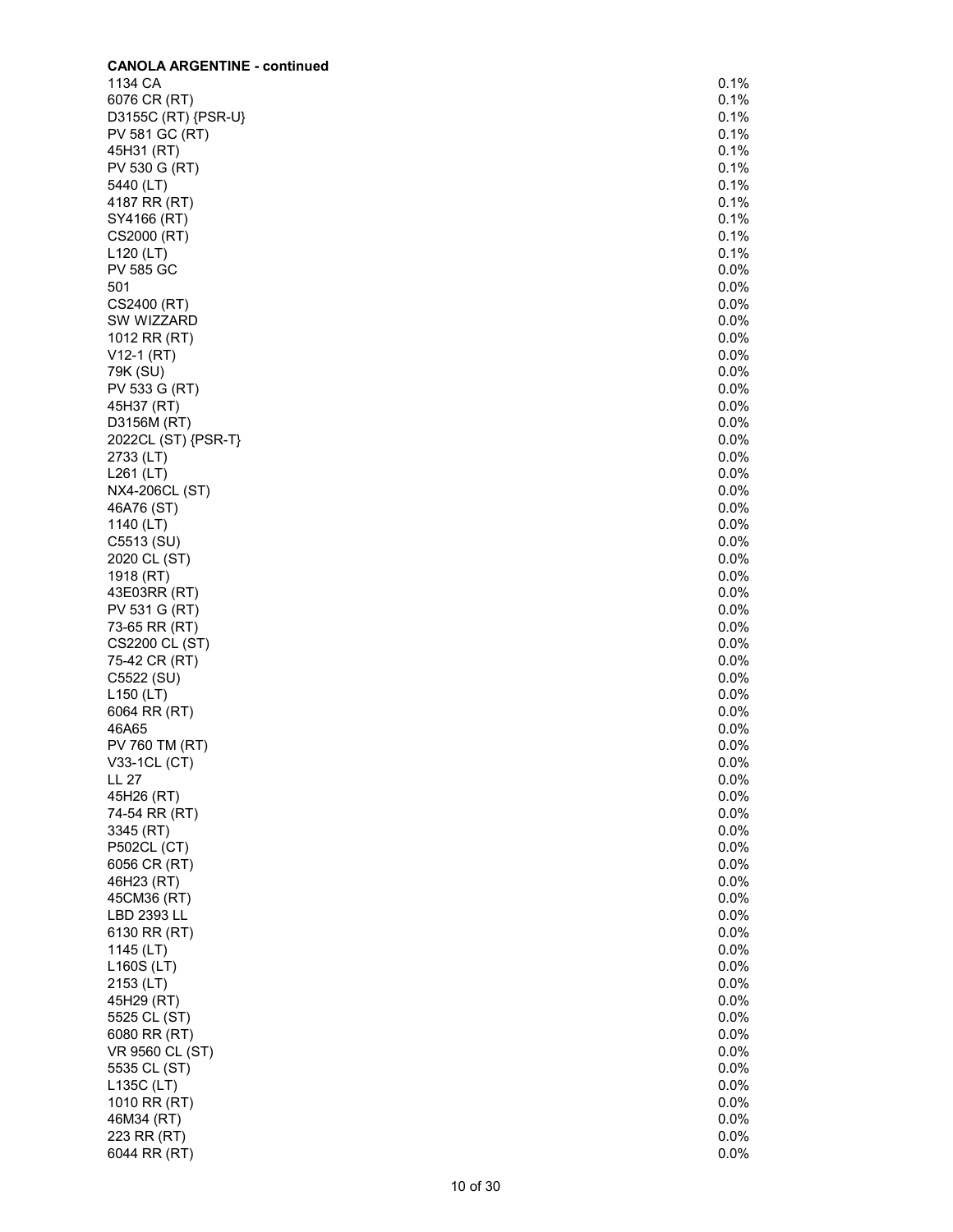| <b>CANOLA ARGENTINE - continued</b>                               |       |                 |
|-------------------------------------------------------------------|-------|-----------------|
| $L159$ (LT)                                                       | 0.0%  |                 |
| 1143 (LT)                                                         | 0.0%  |                 |
| 72-35 RR (RT)                                                     | 0.0%  |                 |
| 1020 RR (RT)                                                      | 0.0%  |                 |
| VT 500 G (RT)                                                     | 0.0%  |                 |
| EXCEED (LT)                                                       | 0.0%  |                 |
| 1970 (RT)                                                         | 0.0%  |                 |
| 46A52 (RT)                                                        | 0.0%  |                 |
| 1999 (RT)                                                         | 0.0%  |                 |
| SY4135 (RT)                                                       | 0.0%  |                 |
| 2563 (LT)                                                         | 0.0%  |                 |
| 5003 (LT)                                                         | 0.0%  |                 |
| $V24-1$ (RT)                                                      | 0.0%  |                 |
| <b>EAGLE</b>                                                      | 0.0%  |                 |
| 45A55 (RT)                                                        | 0.0%  |                 |
| $L154$ (LT)                                                       | 0.0%  |                 |
| 30-55 (RT)                                                        | 0.0%  |                 |
| 1990 (RT)                                                         | 0.0%  |                 |
| 3303LL (LT)                                                       | 0.0%  |                 |
| 4362 RR (RT)                                                      | 0.0%  |                 |
| HYSYN 120 SC                                                      | 0.0%  |                 |
| 2012 CL (ST)                                                      | 0.0%  |                 |
| 45A54 (RT)                                                        | 0.0%  |                 |
| 1174 CA                                                           | 0.0%  |                 |
| 45H73 (ST)                                                        | 0.0%  |                 |
| 71-40 CL (ST)                                                     | 0.0%  |                 |
| AC 107                                                            | 0.0%  |                 |
| 45P70 (ST)                                                        | 0.0%  |                 |
| 1896 (RT)                                                         | 0.0%  |                 |
| 5020 (LT)                                                         | 0.0%  |                 |
| 45S56 (RT)                                                        | 0.0%  |                 |
| UA ALFAGOLD (ST)                                                  | 0.0%  |                 |
| 2163 (LT)                                                         | 0.0%  |                 |
| 71-45RR (RT)                                                      | 0.0%  |                 |
| 6060 RR (RT)                                                      | 0.0%  |                 |
| 9551 (RT)                                                         | 0.0%  |                 |
| 3140 (RT)                                                         | 0.0%  |                 |
| 2014 CL (ST)                                                      | 0.0%  |                 |
| 73-75 RR (RT)                                                     | 0.0%  |                 |
| 1492                                                              | 0.0%  |                 |
| PEDIGREED CANOLA ARGENTINE - 2019 MANITOBA VARIETY ACREAGE REPORT |       |                 |
| L233P (LT) $\{PSR-R\}$                                            | 60.0% | <b>Based on</b> |
| L255PC (LT) {PSR-R}                                               | 30.0% | 1,200           |
| 45H33 (RT)                                                        | 10.0% | <b>Acres</b>    |

#### **MUSTARD - 2019 MANITOBA VARIETY ACREAGE REPORT**

| ANDANTE           | 64.3%   | <b>Based on</b> |
|-------------------|---------|-----------------|
| <b>CUTLASS</b>    | 12.8%   | 1.803           |
| NO VAR (BROWN)    | 8.8%    | Acres           |
| NO VAR (ORIENTAL) | $8.0\%$ | <b>Reported</b> |
| AC PENNANT        | 6.1%    |                 |

**Reported**

#### **SUNFLOWERS - OIL - 2019 MANITOBA VARIETY ACREAGE REPORT**

| <b>TALON</b> | 26.6% | <b>Based on</b> |
|--------------|-------|-----------------|
| P63ME70      | 24.9% | 45,831          |
| P63ME80      | 23.4% | <b>Acres</b>    |
| N4HM354 (ST) | 11.2% | <b>Reported</b> |
| P63M80 (MO)  | 8.1%  |                 |
| P63N82       | 2.6%  |                 |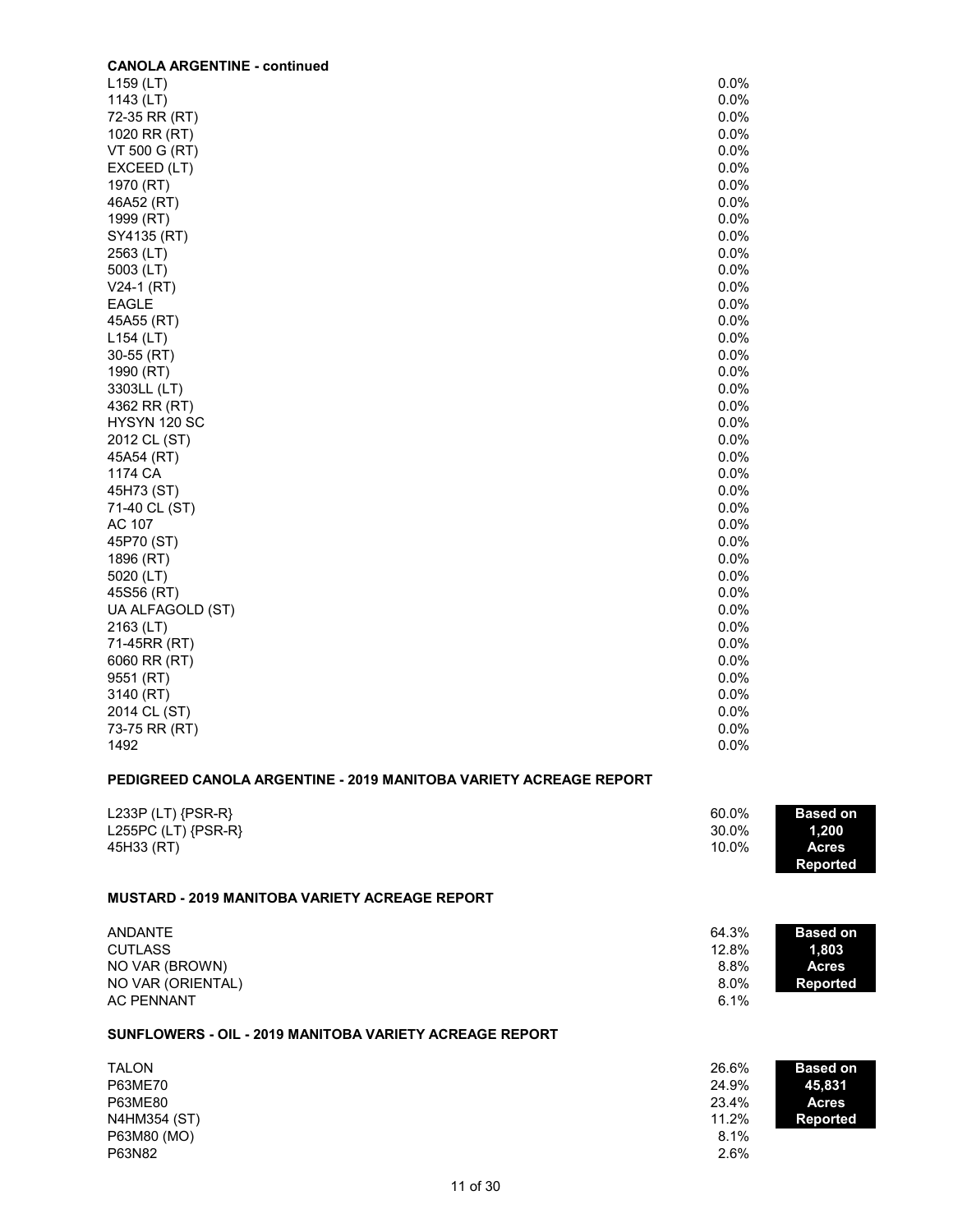| <b>SUNFLOWERS - OIL - continued</b> |         |
|-------------------------------------|---------|
| P63HE60                             | 2.0%    |
| COBALT II (ST)                      | $0.9\%$ |
| <b>FALCON</b>                       | 0.3%    |
| NO VAR                              | $0.2\%$ |
| NO VAR (SUNOLA)                     | $0.0\%$ |

#### **SUNFLOWERS - NON-OIL - 2019 MANITOBA VARIETY ACREAGE REPORT**

| 6946 DMR           | 65.7% | <b>Based on</b> |
|--------------------|-------|-----------------|
| <b>PANTHER DMR</b> | 14.7% | 20.032          |
| ROYAL HYBRID 400CL | 13.8% | Acres           |
| <b>JAGUAR DMR</b>  | 2.7%  | Reported        |
| 6946               | 2.3%  |                 |
| NO VAR             | 0.8%  |                 |

#### **BUCKWHEAT - 2019 MANITOBA VARIETY ACREAGE REPORT**

| <b>KOMA</b>        | 75.9%<br><b>Based on</b> |  |
|--------------------|--------------------------|--|
| <b>MANCAN</b>      | 9.1%<br>6,766            |  |
| NO VAR             | 7.0%<br><b>Acres</b>     |  |
| <b>KOTO</b>        | 2.9%<br><b>Reported</b>  |  |
| <b>HORIZON</b>     | 2.7%                     |  |
| <b>KOBAN</b>       | 1.8%                     |  |
| <b>AC MANISOBA</b> | 0.8%                     |  |

## **PEAS FIELD - 2019 MANITOBA VARIETY ACREAGE REPORT**

| <b>CDC AMARILLO</b>   | 21.2% | <b>Based on</b> |
|-----------------------|-------|-----------------|
| AAC CARVER            | 19.3% | 104,435         |
| <b>CDC MEADOW</b>     | 14.2% | <b>Acres</b>    |
| <b>ABARTH</b>         | 13.4% | <b>Reported</b> |
| AAC LACOMBE           | 7.0%  |                 |
| 4010                  | 3.7%  |                 |
| <b>CDC SPECTRUM</b>   | 3.0%  |                 |
| <b>CDC SAFFRON</b>    | 2.8%  |                 |
| <b>AGASSIZ</b>        | 2.6%  |                 |
| <b>CDC RAEZER</b>     | 2.3%  |                 |
| <b>CDC INCA</b>       | 2.3%  |                 |
| NO VAR                | 1.5%  |                 |
| <b>LIVIOLETTA</b>     | 1.4%  |                 |
| <b>CDC GREENWATER</b> | 1.0%  |                 |
| <b>CDC STRIKER</b>    | 0.9%  |                 |
| <b>AAC ARDILL</b>     | 0.7%  |                 |
| <b>CDC ATHABASCA</b>  | 0.7%  |                 |
| <b>CDC LIMERICK</b>   | 0.5%  |                 |
| AAC CHROME            | 0.4%  |                 |
| <b>CDC ACER</b>       | 0.3%  |                 |
| <b>GRANGER</b>        | 0.3%  |                 |
| <b>CDC SPRUCE</b>     | 0.2%  |                 |
| B2901/3               | 0.1%  |                 |
| <b>CDC GOLDEN</b>     | 0.1%  |                 |
| <b>CDC JASPER</b>     | 0.1%  |                 |
| DL GOLDEYE            | 0.1%  |                 |
| <b>CROMA</b>          | 0.0%  |                 |

#### **PEDIGREED FIELD PEAS - 2019 MANITOBA VARIETY ACREAGE REPORT**

| AAC CARVER            | 31.0% | <b>Based on</b> |
|-----------------------|-------|-----------------|
| <b>CDC AMARILLO</b>   | 26.0% | 7.740           |
| AAC CHROME            | 8.6%  | <b>Acres</b>    |
| <b>CDC MEADOW</b>     | 8.0%  | Reported        |
| <b>CDC GREENWATER</b> | 7.2%  |                 |
| AAC LACOMBE           | 4.8%  |                 |
| <b>CDC SPECTRUM</b>   | 3.2%  |                 |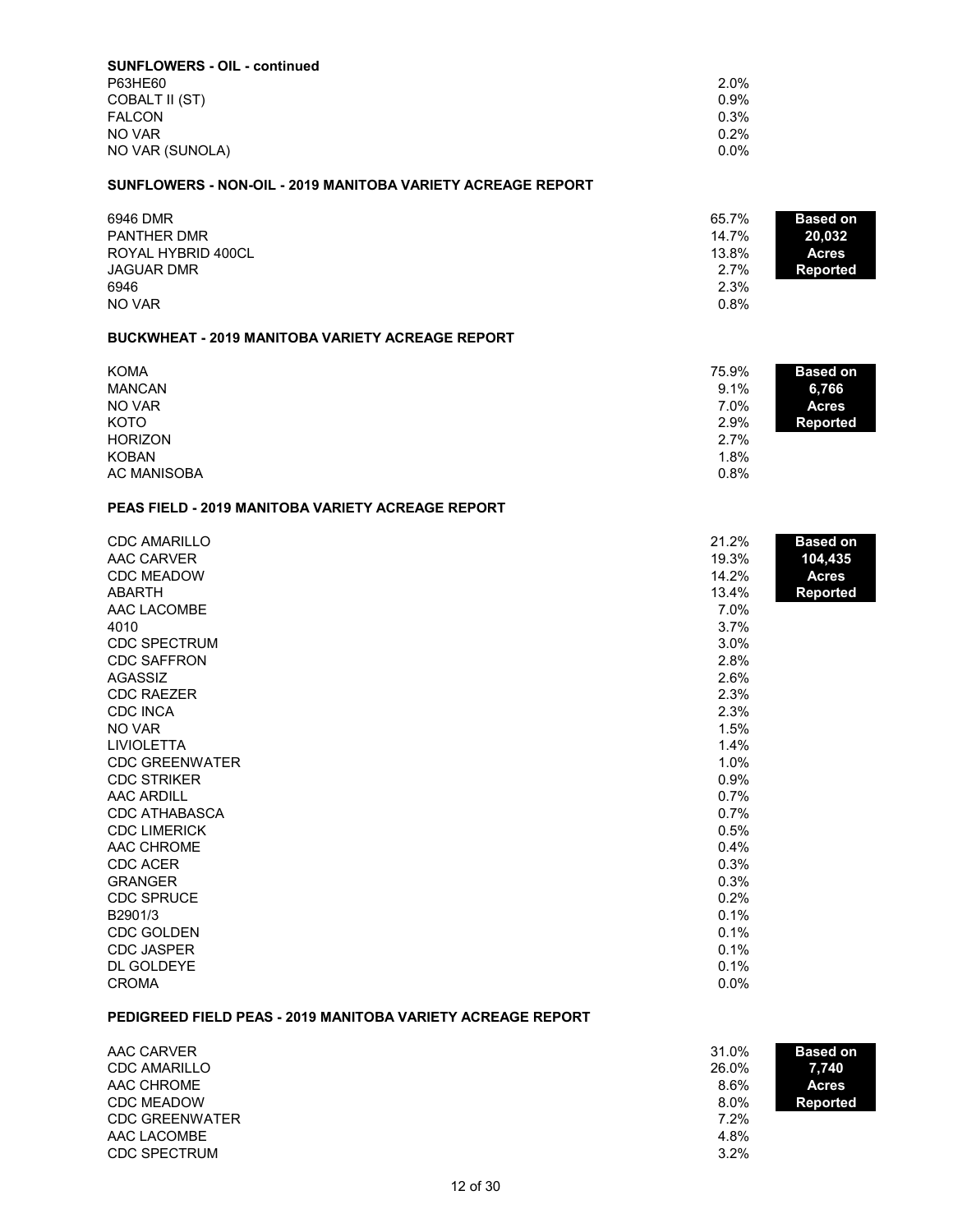| PEDIGREED FIELD PEAS - continued |      |
|----------------------------------|------|
| <b>CDC INCA</b>                  | 3.2% |
| 4010                             | 2.5% |
| DL GOLDEYE                       | 1.9% |
| <b>ABARTH</b>                    | 1.8% |
| <b>CDC JASPER</b>                | 1.6% |
| <b>CDC LEWOCHKO</b>              | 0.2% |

#### **ORGANIC FIELD PEAS - 2019 MANITOBA VARIETY ACREAGE REPORT**

| <b>CDC GREENWATER</b> | 48.6% | <b>Based on</b> |
|-----------------------|-------|-----------------|
| <b>CDC AMARILLO</b>   | 40.7% | 556             |
| 4010                  | 10.8% | Acres           |
|                       |       | Reported        |

# **CORN GRAIN - 2019 MANITOBA VARIETY ACREAGE REPORT**

| P7527AM (LT)(RT)              | 20.6% | Based on        |
|-------------------------------|-------|-----------------|
| DKC33-78RIB (RIB)             | 11.7% | 416,259         |
| P7455R (RR2)                  | 7.2%  | <b>Acres</b>    |
| P7958AM                       | 4.6%  | <b>Reported</b> |
| P7211HR                       | 4.4%  |                 |
| P7211AM (LT)(RT)(HX1)(YG)     | 3.8%  |                 |
| P7632AM (BT)(LT)(RT)          | 3.1%  |                 |
| P7332R (RT)                   | 3.0%  |                 |
| TH 7578 VT2P RIB (RIB)        | 2.9%  |                 |
| P7202AM (HX1)(LT)(RT)         | 2.8%  |                 |
| A4939G2 RIB (RIB)             | 2.4%  |                 |
| DKC29-89RIB (LT)(RT)(RIB)     | 2.4%  |                 |
| DKC26-40 (RIB)                | 2.4%  |                 |
| P8234AM (LT)(RT)(HX1)(YG)     | 2.3%  |                 |
| DKC35-88RIB (RIB)(RT)         | 2.2%  |                 |
| 39V09AM (BT)(HX1)(LT)(RT)     | 2.0%  |                 |
| $DKC32-12RIB (RIB)(RT)$       | 1.4%  |                 |
| P7227R (RR2)                  | 1.3%  |                 |
| TH 6982 VT2P (RT)             | 1.2%  |                 |
| 39V05 (RT)                    | 1.1%  |                 |
| TH 6875 VT2P (RIB)            | 0.9%  |                 |
| TH7578 VT2P (LT)(RT)(RIB)     | 0.7%  |                 |
| P7417AM (LT)(RT)(HX1)(YG)     | 0.7%  |                 |
| 39B90 (RT)                    | 0.7%  |                 |
| DKC23-17RIB (LT)(RT)(RIB)     | 0.5%  |                 |
| A4646G2 RIB (LT)(RT)          | 0.5%  |                 |
| P7940AM (LT)(RT)(HX1)(YG)     | 0.5%  |                 |
| PV 61180 RIB (LT)(RT)         | 0.5%  |                 |
| P7005AM (BT)(HX1)(LT)(RT)     | 0.5%  |                 |
| P7958YHR (HX1)(LT)(RT)        | 0.5%  |                 |
| PS 2210VT2P RIB (LT)(RT)(RIB) | 0.4%  |                 |
| PV60075 RIB RR (RIB)(RT)      | 0.4%  |                 |
| CROPLAN 2123 VT2P RIB (RIB)   | 0.4%  |                 |
| TH 7673 (LT)(RT)(RIB)         | 0.4%  |                 |
| LR 9874RR/VT2PRIB (RT)(RIB)   | 0.4%  |                 |
| DKC27-55RIB (BT)(RIB)         | 0.4%  |                 |
| TH 6977 VT2P (RT)             | 0.3%  |                 |
| P7443R (RT)                   | 0.3%  |                 |
| P8387AM (BT)(HX1)(LT)(RT)     | 0.3%  |                 |
| TH 7677 VT2P RIB (RIB)        | 0.3%  |                 |
| <b>NK 7837</b>                | 0.3%  |                 |
| DKC34-57RIB (RIB)(RT)         | 0.3%  |                 |
| MZ 1633DBR (LT)(RT)(RIB)      | 0.3%  |                 |
| MZ 1624DBR (LT)(RT)(RIB)      | 0.2%  |                 |
| P7445R (RT)                   | 0.2%  |                 |
| LR 9976 VIP 3220 (AGRISURE)   | 0.2%  |                 |
| P7572AMXT (LT)(RT)(HX1)(YG)   | 0.2%  |                 |
| MZ 1688 DBR (LT)(RT)          | 0.2%  |                 |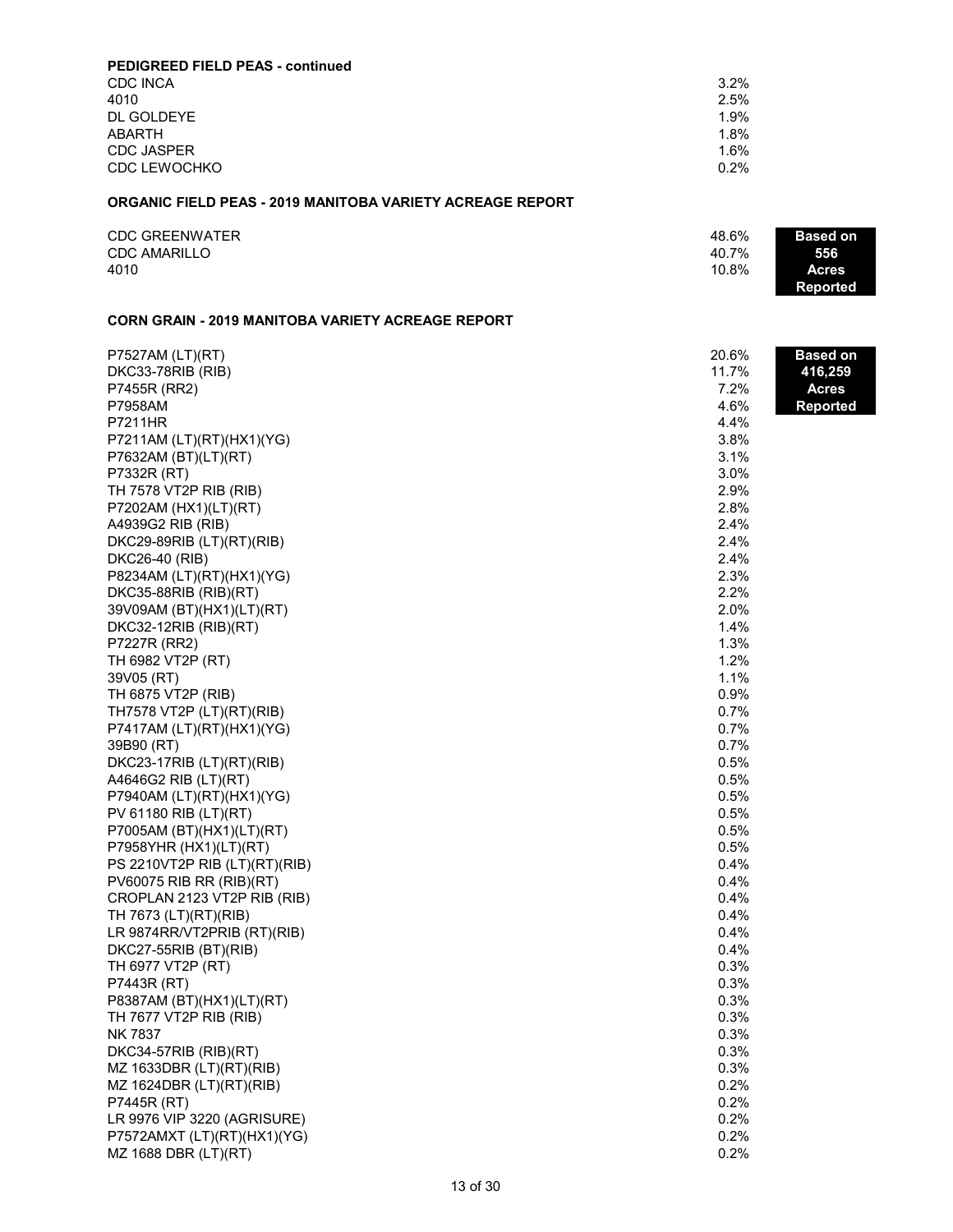| <b>CORN GRAIN - continued</b>               | 0.2%         |
|---------------------------------------------|--------------|
| MZ 1340DBR (RIB)<br>A5432G2 RIB (LT)(RT)    | 0.2%         |
| LR 9753 VT2PRIB (LT)(RT)(RIB)               | 0.2%         |
| P8581R (RT)                                 | 0.2%         |
| HZ 1885 (AGRISURE)                          | 0.2%         |
| P8210                                       | 0.2%         |
| NS 72-521 VT2P RIB (RT)                     | 0.2%         |
| CROPLAN 1756 VT2P RIB (RIB)                 | 0.2%         |
| A4199G2 RIB (LT)(RT)(RIB)                   | 0.2%         |
| TH7677 VT2P (LT)(RT)(RIB)                   | 0.2%         |
| DKC26-28RIB (BT)(RT)(RIB)                   | 0.1%         |
| LR 9676VT2PRIB (LT)(RT)(RIB)                | 0.1%<br>0.1% |
| HZ 1451 (AGRISURE)<br><b>DL 800</b>         | 0.1%         |
| LR 9983 VT2PRIB $(LT)(RT)(RIB)$             | 0.1%         |
| DL 1111                                     | 0.1%         |
| PS 2420RR (RR2)                             | 0.1%         |
| DKC28-76 (RT)                               | 0.1%         |
| P8542AM (BT)(HX1)(LT)(RT)                   | 0.1%         |
| P8210HR (BT)(LT)(RT)                        | 0.1%         |
| HZ 675                                      | 0.1%         |
| PS 2320RR (RT)                              | 0.1%         |
| 2288VT2P (LT)(RT)(RIB)                      | 0.1%         |
| 39P78 (BT)                                  | 0.1%         |
| A3993G2 RIB (LT)(RT)                        | 0.1%         |
| PS 2333RR (RT)                              | 0.1%         |
| PS 2444VT2P RIB (RT)(RIB)                   | 0.1%         |
| LR 9474 VT2PRIB (RIB)(RT)<br>LR 9579RR (RT) | 0.1%         |
| A4170RR (RT)                                | 0.1%<br>0.1% |
| LR 9972 GT (AGRISURE)                       | 0.1%         |
| DKC30-07 (RT)                               | 0.1%         |
| PS 2332                                     | 0.1%         |
| P7213R (RT)                                 | 0.1%         |
| <b>DL 777</b>                               | 0.1%         |
| A4705HMRR (RT)                              | 0.1%         |
| 9474 (RT)                                   | 0.1%         |
| NO VAR                                      | 0.1%         |
| P3995                                       | 0.1%         |
| P0306AMXT (LT)(RT)(HX1)(YG)(AQ)             | 0.1%         |
| P7410HR (HX1)(LT)(RT)                       | 0.1%         |
| MCT3221 (RT)(LT)                            | 0.1%         |
| TH4126 RR (RT)                              | 0.1%<br>0.1% |
| DKC26-79 (RT)<br>TS7950                     | 0.1%         |
| P7417R (RT)                                 | 0.1%         |
| 39D82 (BT)                                  | 0.0%         |
| HZ 1550 (AGRISURE)                          | 0.0%         |
| E47A12 R (RIB)(RT)                          | 0.0%         |
| VENZA R (RT)                                | 0.0%         |
| AS1047RR EDF (RT)                           | 0.0%         |
| MZ 3033DBR (LT)(RT)(RIB)                    | 0.0%         |
| <b>P9188AM</b>                              | 0.0%         |
| <b>PRIME</b>                                | 0.0%         |
| PV61079RIB (LT)(RT)(RIB)                    | 0.0%         |
| A5022 (BT)(RT)                              | 0.0%         |
| QS 1877 GTCBLL (AV)(LT)                     | 0.0%         |
| A4022 (RT)                                  | 0.0%         |
| LR 9473 RR (RT)<br>DKC29-97 (RT)            | 0.0%<br>0.0% |
| PV 62282 RIB (LT)(RT)                       | 0.0%         |
| TH6079 VT2P (LT)(RT)(RIB)                   | 0.0%         |
| 39B93                                       | 0.0%         |
| A4632G3 (BT)(RT)                            | 0.0%         |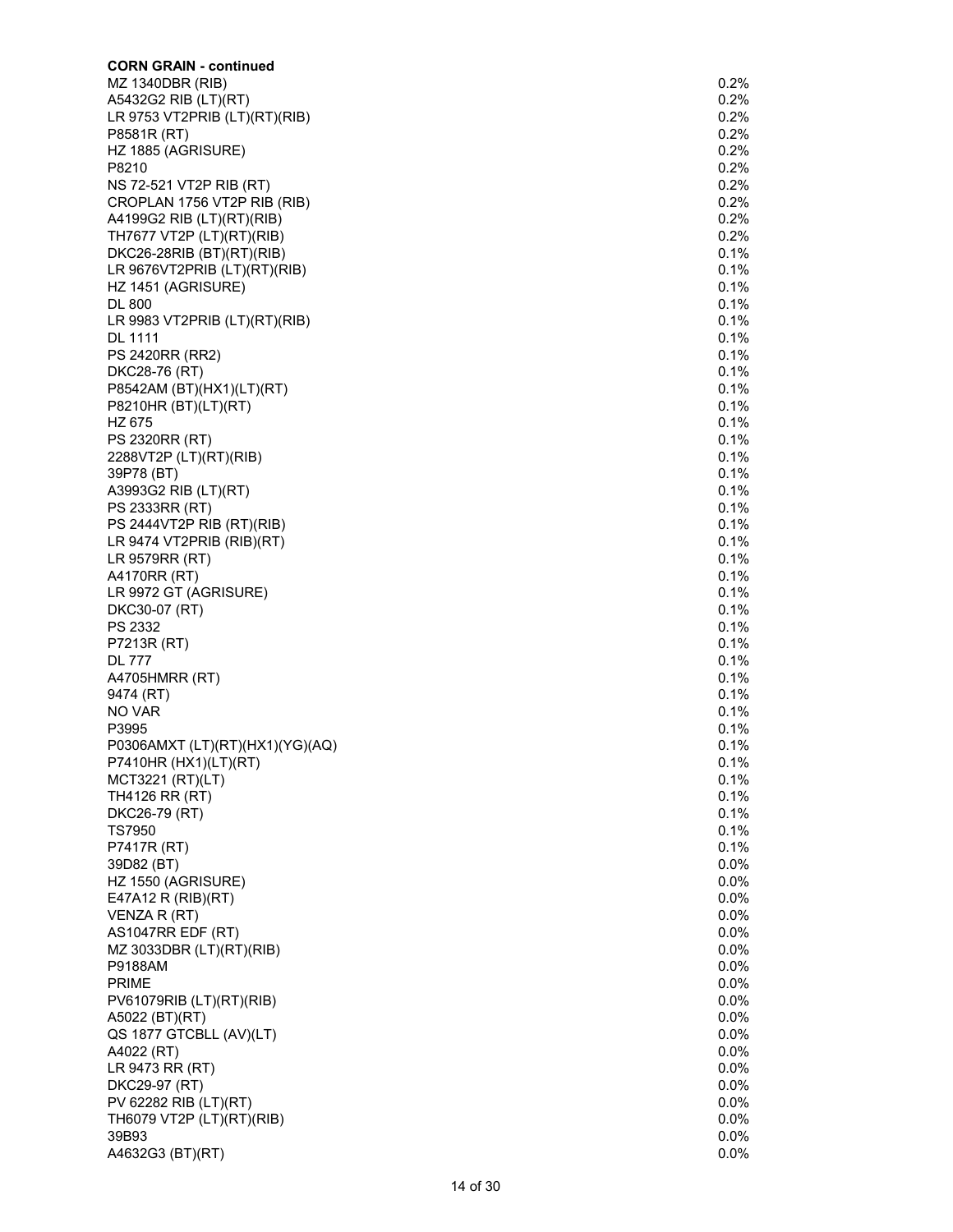| <b>CORN GRAIN - continued</b> |         |
|-------------------------------|---------|
| PS 2552 RR (RT)               | $0.0\%$ |
| HZ 2853 (AGRISURE)            | $0.0\%$ |
| DKC27-33 (BT)(RT)             | $0.0\%$ |
| DKC30-20 (BT)(RT)             | $0.0\%$ |
| <b>DL 1010</b>                | 0.0%    |
| E44H12 (LT)(RT)(RIB)          | $0.0\%$ |
| E52V92 R (LT)(RT)(RIB)        | $0.0\%$ |
| PS 2263VT2P RIB (LT)(RT)      | $0.0\%$ |
| TH 4578 RR (RT)               | 0.0%    |
| LR 9975R (RT)                 | $0.0\%$ |
| 8201RA (LT)(RT)               | $0.0\%$ |
| A5092                         | 0.0%    |
| PV 61079 RIB (LT)(RT)         | $0.0\%$ |
| 2155                          | $0.0\%$ |
| MZ 1455 (RT)                  | $0.0\%$ |
| <b>PS 2262RR (RT)</b>         | $0.0\%$ |
| DK335RR (RT)                  | 0.0%    |
| LR 99S77 RR (RT)              | $0.0\%$ |
| P8700AM (LT)(RT)(HX1)(YG)     | $0.0\%$ |
| DKC32-92 (RIB)                | $0.0\%$ |
| A4099RR (RT)                  | 0.0%    |
| P8352AMXT (LT)(RT)(HX1)(YG)   | 0.0%    |
| 39F44                         | $0.0\%$ |
| 39V07 (BT)(LT)(RT)            | 0.0%    |
| CROPLAN 2587 VT2P RIB (RIB)   | $0.0\%$ |
| <b>HZ 760GT</b>               | 0.0%    |
| DKC30-07RIB (RIB)             | $0.0\%$ |
| DL 928                        | $0.0\%$ |
| A4414RR (RT)                  | 0.0%    |
| E49K32 R $(LT)(RT)(RIB)$      | $0.0\%$ |
| 2363                          | 0.0%    |

## **CORN SILAGE - 2019 MANITOBA VARIETY ACREAGE REPORT**

| 39B90 (RT)                | 11.9% | <b>Based on</b> |
|---------------------------|-------|-----------------|
| P7958AM                   | 7.2%  | 127,554         |
| P8581R (RT)               | 5.4%  | <b>Acres</b>    |
| P7527AM (LT)(RT)          | 4.2%  | <b>Reported</b> |
| A4705HMRR (RT)            | 3.7%  |                 |
| NO VAR                    | 2.9%  |                 |
| AS1047RR EDF              | 2.9%  |                 |
| DKC32-12RIB (RIB)(RT)     | 2.7%  |                 |
| TH 4126 RR (RT)           | 2.6%  |                 |
| <b>PS 2320RR (RT)</b>     | 2.5%  |                 |
| P8387AM (BT)(HX1)(LT)(RT) | 2.1%  |                 |
| 39V05 (RT)                | 1.9%  |                 |
| P8542AM (BT)(HX1)(LT)(RT) | 1.7%  |                 |
| P7202AM (BT)(HX1)(LT)(RT) | 1.6%  |                 |
| LR 9579RR (RT)            | 1.5%  |                 |
| DKC30-07 (RT)             | 1.5%  |                 |
| P7958YHR (HX1)(LT)(RT)    | 1.4%  |                 |
| P7632AM (BT)(LT)(RT)      | 1.3%  |                 |
| DKC38-03RIB (BT)(RT)      | 1.3%  |                 |
| P7227R (RR2)              | 1.2%  |                 |
| P7332R (RT)               | 1.1%  |                 |
| <b>P7211HR</b>            | 1.0%  |                 |
| P9188AM                   | 1.0%  |                 |
| P7455R (RR2)              | 1.0%  |                 |
| AS 1017RR EDF (LT)(RT)    | 1.0%  |                 |
| DKC26-40 (RIB)            | 1.0%  |                 |
| DK34-57RIB (RIB)(RT)      | 1.0%  |                 |
| VENZA R (RT)              | 0.9%  |                 |
| A4939G2 (RIB)             | 0.9%  |                 |
| P9330AM (LT)(RT)(HX1)(YG) | 0.9%  |                 |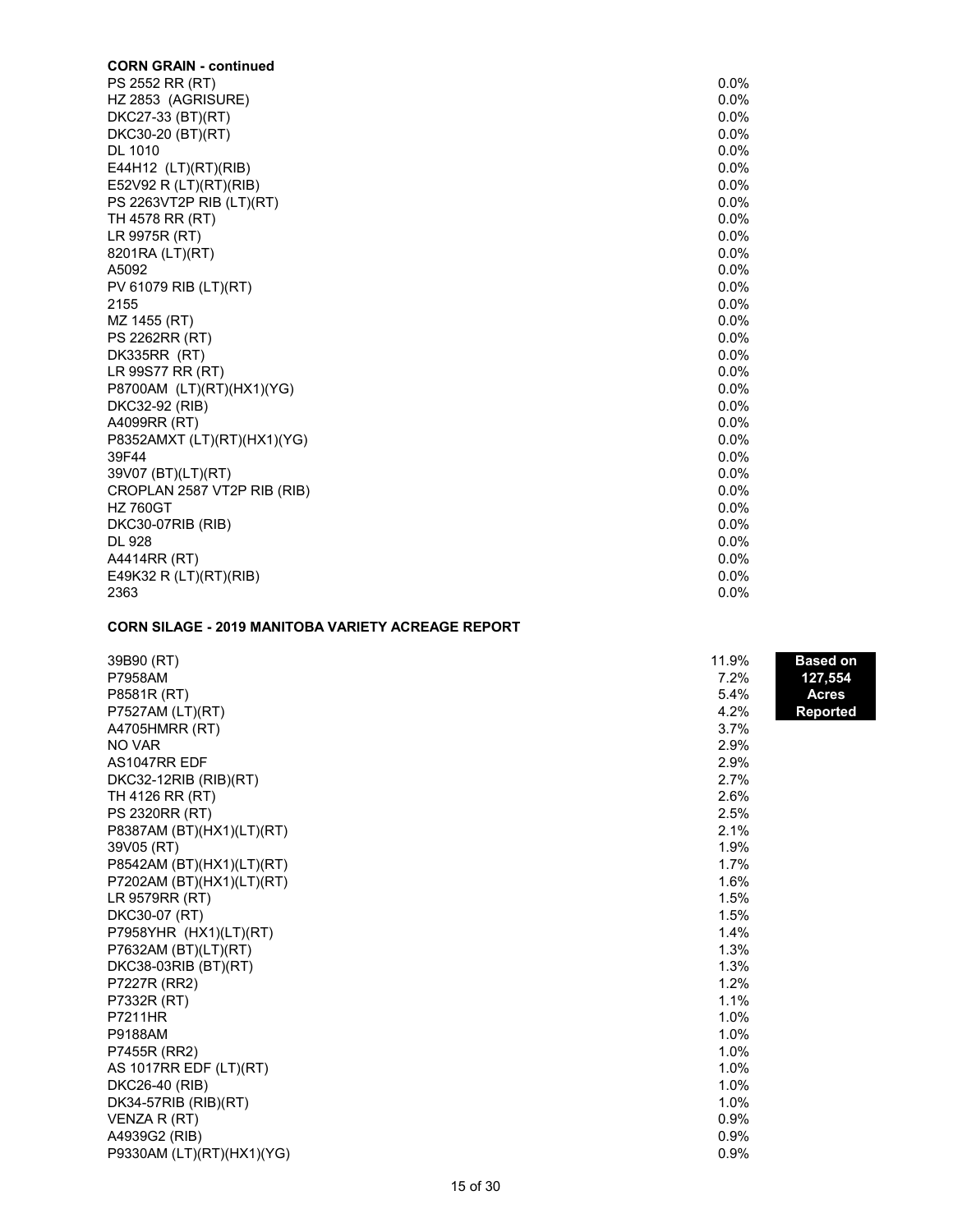| <b>CORN SILAGE - continued</b>  |         |
|---------------------------------|---------|
| LR 9885 GTCBLL (AGRISURE)       | $0.9\%$ |
| LR 99S77RR (RT)                 | 0.7%    |
| <b>PS 2420RR (RR2)</b>          | 0.7%    |
| 9474 (RT)                       | 0.7%    |
| HZ 1452 (RT)                    | 0.7%    |
| FUSION RR (RT)                  | 0.7%    |
| AS 1037RR EDF (RT)              | 0.7%    |
| 39V09AM (BT)(HX1)(LT)(RT)       | $0.7\%$ |
| HZ 675                          | 0.7%    |
| P8210HR (BT)(LT)(RT)            | 0.7%    |
| PS 2210VT2P RIB                 | 0.6%    |
| PV60075 RIB RR (RIB, RR)        | 0.6%    |
| 3990                            | 0.6%    |
| P7213R (RT)                     | 0.6%    |
| LR 9583 VT2PRIB (LT)(RT)(RIB)   | 0.5%    |
| LR 9474 VT2PRIB (RIB) (RT)      | 0.5%    |
| P7005AM (BT)(HX1)(LT)(RT)       | 0.5%    |
| LFG 9701R (RR2)                 | 0.5%    |
| PS EXLEAFY RR (RT)              | 0.5%    |
| LFG 8755R (RT)                  | 0.5%    |
| PV61079RIB (VT2P) (RIB)         | 0.4%    |
| P8234AM (LT)(RT)(HX1)(YG)       | 0.4%    |
| TH 6875 VT2P (RIB)              | 0.4%    |
| A4741HM                         | 0.4%    |
| LR 9983 VT2PRIB $(LT)(RT)(RIB)$ | 0.4%    |
| LR 9676VT2PRIB (VT2PRIB)        | 0.4%    |
| DKC23-17RIB (GENV2P)            | 0.4%    |
|                                 | 0.4%    |
| HZ 1451 (AGRISURE)              | 0.4%    |
| TH 7681 VT2P (RIB)              |         |
| PS 2777 RR (RT)                 | $0.4\%$ |
| CROPLAN 2845 SS RIB (RIB)       | 0.4%    |
| DKC27-55 (LT)(RT)               | 0.4%    |
| DKC33-78 RIB (RIB)              | 0.4%    |
| YUKON R (RT)                    | 0.4%    |
| A5432G2 RIB (LT)(RT)            | 0.3%    |
| LF 755BT/RR (BT)(RT)            | 0.3%    |
| <b>PRIME</b>                    | 0.3%    |
| MS 7420R (RT)                   | 0.3%    |
| TH 7578 VT2P RIB (RIB)          | 0.3%    |
| LR 9090 GTCBLL (AV)             | 0.3%    |
| A4414RR (RT)                    | 0.3%    |
| P8700AM (LT) (RR2)              | 0.3%    |
| PS 2262RR (RT)                  | 0.3%    |
| 3902                            | 0.3%    |
| HZ 1885 (AGRISURE)              | 0.3%    |
| CP 2965 VT2P RIB (LT)(RT)(RIB)  | 0.3%    |
| P7535R (RT)                     | 0.2%    |
| LF 728R (RT)                    | 0.2%    |
| TH 7677 VT2P RIB (RIB)          | 0.2%    |
| 39D95 (BT)(LT)(RT)              | 0.2%    |
| TH 4578 RR (RT)                 | $0.2\%$ |
| 3362                            | 0.2%    |
| DKC37-93RIB (RIB)               | 0.2%    |
| DKC35-88RIB (RIB) (RT)          | 0.2%    |
| MZ 2495DBR (RT)                 | 0.2%    |
| HZ 750                          | 0.2%    |
| A4177G3 (RIB)                   | 0.2%    |
| DKC26-28RIB (BT)(RIB)(RT)       | 0.2%    |
| LR 9972 GT (AGRISURE)           | 0.1%    |
| PS 2815                         | 0.1%    |
| P8673XR (BT)(HX1)(LT)(RT)       | 0.1%    |
| P7940AM (LT)(RT)(HX1)(YG)       | 0.1%    |
| TMF91Q25 (LT)                   | 0.1%    |
| HZ 2853 (AGRISURE)              | 0.1%    |
|                                 |         |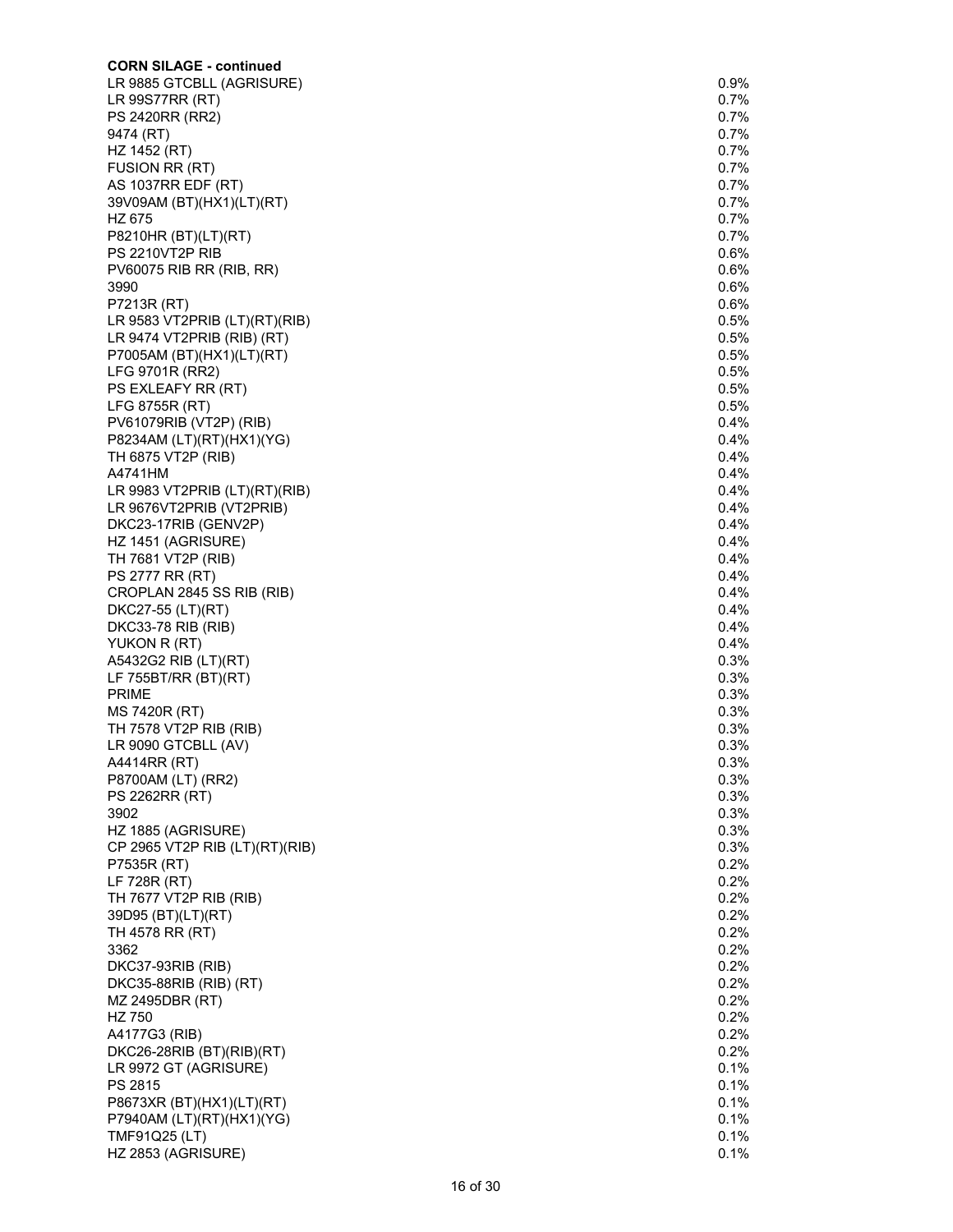| <b>CORN SILAGE - continued</b>                    |              |
|---------------------------------------------------|--------------|
| LR 9473 RR (RT)                                   | 0.1%         |
| <b>HL R219 (RT)</b>                               | 0.1%         |
| A4477HM                                           | 0.1%         |
| PV 61180 RIB (LT)(RT)                             | 0.1%         |
| DKC31-07 (RT)                                     | 0.1%         |
| HZ 1840                                           | 0.1%         |
| PS2255                                            | 0.1%         |
| CROPLAN 2417 VT2P RIB (RIB)                       | 0.1%         |
| <b>DEVOUR</b>                                     | 0.1%         |
| 39B64 (RT)                                        | 0.1%         |
| 39H83 (RT)                                        | 0.1%         |
| 1108                                              | 0.1%         |
| MCT3221 (RT) (LT)                                 | 0.1%         |
| <b>DL 800</b>                                     | 0.1%         |
| DL 1111                                           | 0.1%         |
| P3979                                             | 0.1%         |
| 39B94 (BT)(LT)(RT)                                | 0.1%         |
| NS 72-521 VT2P RIB (RT)                           | 0.1%         |
| A4646G2 RIB (LT)(RT)                              | 0.1%         |
| <b>DKC27-54</b>                                   | 0.1%         |
| HZ 797GT (AGRISURE)                               | 0.1%         |
| PS 2501RR (RT)                                    | 0.1%         |
| DKC32-83 (RT)                                     | 0.1%         |
| HL SR22 (RT)                                      | 0.1%         |
| DKC30-20 (BT)(RT)                                 | 0.1%         |
| HL SR35 (RT)                                      | 0.1%         |
| PS 2444VT2P RIB (RT) (RIB)                        | 0.1%         |
| PV 62282 RIB (LT)(RT)                             | 0.1%         |
| A4514RR (RT)                                      | 0.1%         |
| PS EXTREME RR (RT)                                | 0.1%         |
| DKC31-09RIB (RIB)                                 | 0.1%         |
| MZ 1340DBR (RIB)                                  | 0.1%         |
| <b>DL 777</b>                                     | 0.0%         |
|                                                   | 0.0%         |
| DKC38-55RIB (RIB)(RT)                             | 0.0%         |
| LR 9573 V2PRIB (LT)(RT)(RIB)                      | 0.0%         |
| CROPLAN 2123 VT2P RIB (RIB)<br>HZ 1550 (AGRISURE) | 0.0%         |
| LR 9779RB (BT)(RT)                                | 0.0%         |
| DALTON R (RT)                                     | 0.0%         |
|                                                   |              |
| DKC35-43<br>MC3220                                | 0.0%<br>0.0% |
|                                                   |              |
| TUNDRA RR (RT)                                    | 0.0%         |
| 13B (3110)                                        | 0.0%<br>0.0% |
| 39B42                                             | 0.0%         |
| DKC27-15 (BT)(RT)                                 | 0.0%         |
| E44H12 (VT2P) (RIB)                               |              |
| 2774BTRR (BT)(RT)                                 | 0.0%         |
| 39D85 (BT)(LT)(RT)                                | 0.0%         |
| TH 7673 (VT2P) (RIB)                              | 0.0%         |
| TH 3378                                           | 0.0%         |
| LR 9875R (RT)                                     | 0.0%         |
| <b>EXAMPLE</b>                                    | 0.0%         |
| 16-06 RR (RT)                                     | 0.0%         |
| A4199G2 RIB (VT2P)                                | 0.0%         |
| ARCHIBALD R (RT)                                  | 0.0%         |
| <b>HZ 730GT</b>                                   | 0.0%         |
| PS 2552RR (RT)                                    | 0.0%         |
| HZ 1686 (AGRISURE)                                | 0.0%         |
| 3905                                              | 0.0%         |
| MZ 1633DBR (RT)                                   | 0.0%         |
| LF 730CBR (GENUITY)(VT TRI PRO)(RIB)              | 0.0%         |
| <b>MZ 1624DBR</b>                                 | 0.0%         |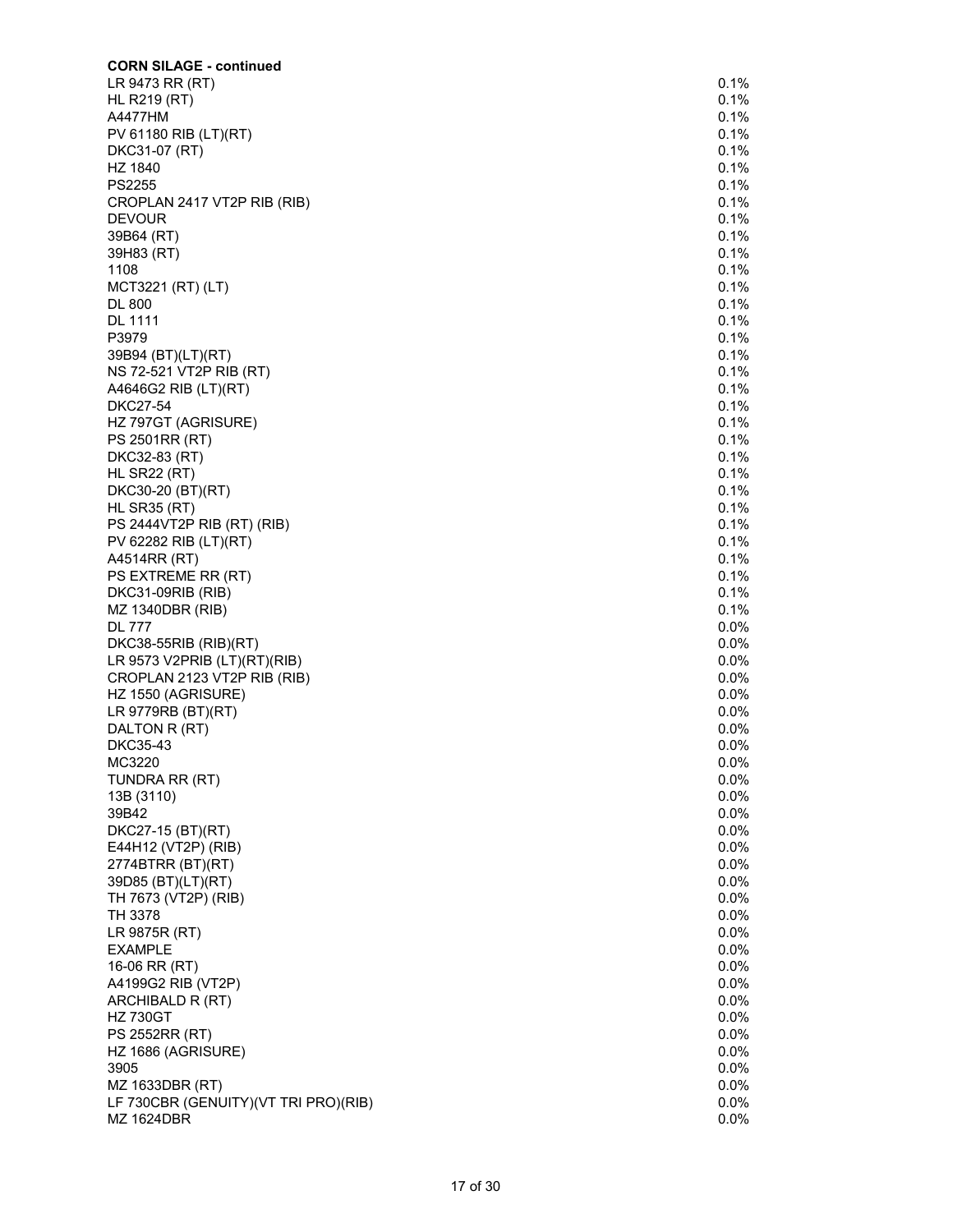NO VAR-WHT,OAT,BLY,PEA,TRIT ONLY **And the CONSTANT ONLY 4,475 100.0% Based on** 

**4,475 Acres Reported**

## **PROCESSING POTATOES - IRRIGATED - 2019 MANITOBA VARIETY ACREAGE REPORT**

| <b>RUSSET BURBANK</b>        | 68.4%   | <b>Based on</b> |
|------------------------------|---------|-----------------|
| <b>RANGER RUSSET (AMISK)</b> | 15.3%   | 47,237          |
| <b>UMATILLA RUSSET</b>       | 10.7%   | <b>Acres</b>    |
| <b>INNOVATOR</b>             | 3.2%    | <b>Reported</b> |
| AC VIGOR                     | 1.2%    |                 |
| DAKOTA RUSSET                | 0.5%    |                 |
| DAKOTA PEARL                 | 0.5%    |                 |
| <b>CLEARWATER RUSSET</b>     | 0.2%    |                 |
| <b>BANNOCK RUSSET</b>        | $0.1\%$ |                 |
| LADY CLAIRE                  | $0.1\%$ |                 |
| <b>IVORY CRISP</b>           | 0.1%    |                 |

#### **PROCESSING POTATOES - DRYLAND - 2019 MANITOBA VARIETY ACREAGE REPORT**

| <b>IVORY CRISP</b><br>DAKOTA PEARL<br>RANGER RUSSET<br><b>RUSSET BURBANK</b><br>UMATILLA RUSSET<br><b>INNOVATOR</b><br><b>LADY CLAIRE</b><br>AC VIGOR<br>DAKOTA RUSSET<br><b>BONUS</b> | 20.7%<br>18.4%<br>15.8%<br>14.4%<br>10.8%<br>8.2%<br>4.5%<br>4.4%<br>1.8%<br>0.8% | <b>Based on</b><br>1,796<br><b>Acres</b><br><b>Reported</b> |
|----------------------------------------------------------------------------------------------------------------------------------------------------------------------------------------|-----------------------------------------------------------------------------------|-------------------------------------------------------------|
| <b>SHEPODY</b>                                                                                                                                                                         | 0.2%                                                                              |                                                             |

# **SEED POTATOES - IRR - 2019 MANITOBA VARIETY ACREAGE REPORT**

| <b>RUSSET BURBANK</b> | 70.8%   | <b>Based on</b> |
|-----------------------|---------|-----------------|
| UMATILLA RUSSET       | 11.4%   | 1.241           |
| <b>INNOVATOR</b>      | $9.9\%$ | <b>Acres</b>    |
| RANGER RUSSET (AMISK) | 8.0%    | Reported        |

#### **TABLE POTATOES - 2019 MANITOBA VARIETY ACREAGE REPORT**

| <b>SANGRE</b>            | 24.9%   | <b>Based on</b> |
|--------------------------|---------|-----------------|
| <b>NORLAND</b>           | 12.4%   | 5,908           |
| DARK RED NORLAND         | 11.6%   | <b>Acres</b>    |
| <b>MUSICA</b>            | 10.0%   | <b>Reported</b> |
| <b>COLOMBA</b>           | 8.1%    |                 |
| <b>VIKING</b>            | 6.5%    |                 |
| <b>GOLDRUSH</b>          | 5.4%    |                 |
| <b>WISCONSIN NORLAND</b> | 5.1%    |                 |
| AC PEREGRINE RED         | 4.5%    |                 |
| YUKON GOLD               | 2.8%    |                 |
| <b>FENWAY RED</b>        | 2.3%    |                 |
| <b>PRIMABELLE</b>        | 1.6%    |                 |
| <b>SATINA</b>            | 1.3%    |                 |
| <b>ELMO</b>              | 1.1%    |                 |
| LARATTE                  | 1.0%    |                 |
| <b>CRISTINA</b>          | 0.4%    |                 |
| <b>TETON RUSSET</b>      | 0.4%    |                 |
| <b>RED PONTIAC</b>       | 0.3%    |                 |
| <b>KENNEBEC</b>          | 0.1%    |                 |
| <b>WARBA</b>             | 0.1%    |                 |
| <b>CLASSIC RUSSET</b>    | $0.0\%$ |                 |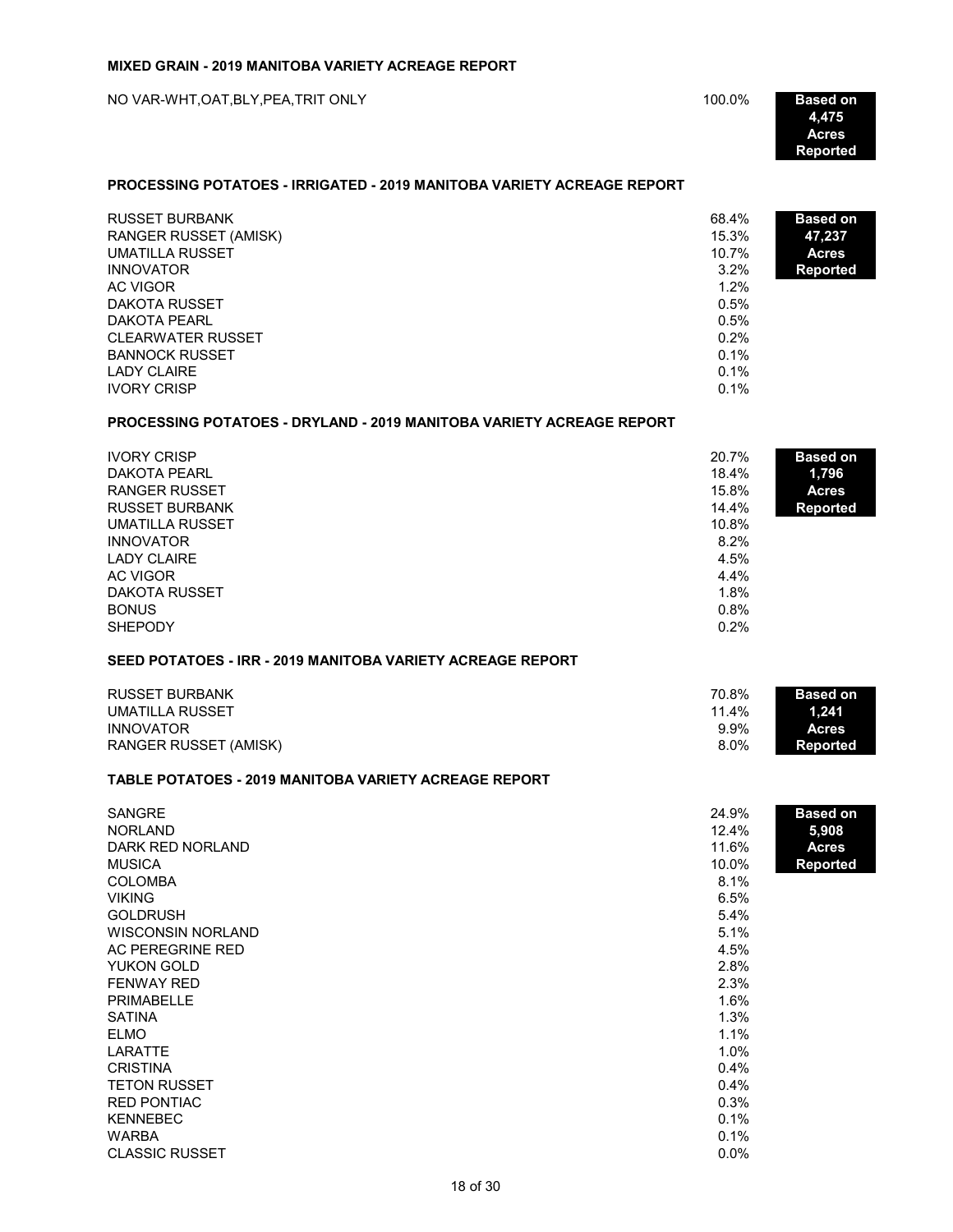| <b>TABLE POTATOES - continued</b> |         |
|-----------------------------------|---------|
| <b>CERATA</b>                     | $0.0\%$ |
| <b>TYSON</b>                      | $0.0\%$ |
| <b>FANDANGO</b>                   | $0.0\%$ |
| <b>SALINERO</b>                   | $0.0\%$ |

## **COMMON ALFALFA SEED - 2019 MANITOBA VARIETY ACREAGE REPORT**

| NO VAR<br>5301   | 62.0%<br>7.7% | <b>Based on</b><br>6,672 |
|------------------|---------------|--------------------------|
| <b>SATELLITE</b> | 5.8%          | <b>Acres</b>             |
| <b>PLATO</b>     | 4.1%          | <b>Reported</b>          |
| <b>ALGONQUIN</b> | 2.9%          |                          |
| SPREDOR 4        | 2.8%          |                          |
| <b>TRIADE</b>    | 2.6%          |                          |
| CIMARRON VL400   | 2.3%          |                          |
| SPREDOR 5        | 2.1%          |                          |
| ML 2000          | 2.0%          |                          |
| <b>RUGGED</b>    | 1.7%          |                          |
| FSG 420LH        | 1.2%          |                          |
| <b>SANSAR</b>    | 0.9%          |                          |
| <b>MATRIX</b>    | 0.8%          |                          |
| L447HD           | 0.6%          |                          |
| AC NORDICA       | 0.3%          |                          |
| SEEDAR 60        | 0.2%          |                          |

# **PEDIGREED ALFALFA SEED - 2019 MANITOBA VARIETY ACREAGE REPORT**

| 8,901<br><b>Acres</b><br>Reported |
|-----------------------------------|
|                                   |
|                                   |
|                                   |
|                                   |
|                                   |
|                                   |
|                                   |
|                                   |
|                                   |
|                                   |
|                                   |
|                                   |
|                                   |
|                                   |
|                                   |
|                                   |
|                                   |
|                                   |
|                                   |
|                                   |
|                                   |
|                                   |
|                                   |
|                                   |
|                                   |
|                                   |
|                                   |
|                                   |
|                                   |
|                                   |
|                                   |
|                                   |
|                                   |
|                                   |
|                                   |
|                                   |
|                                   |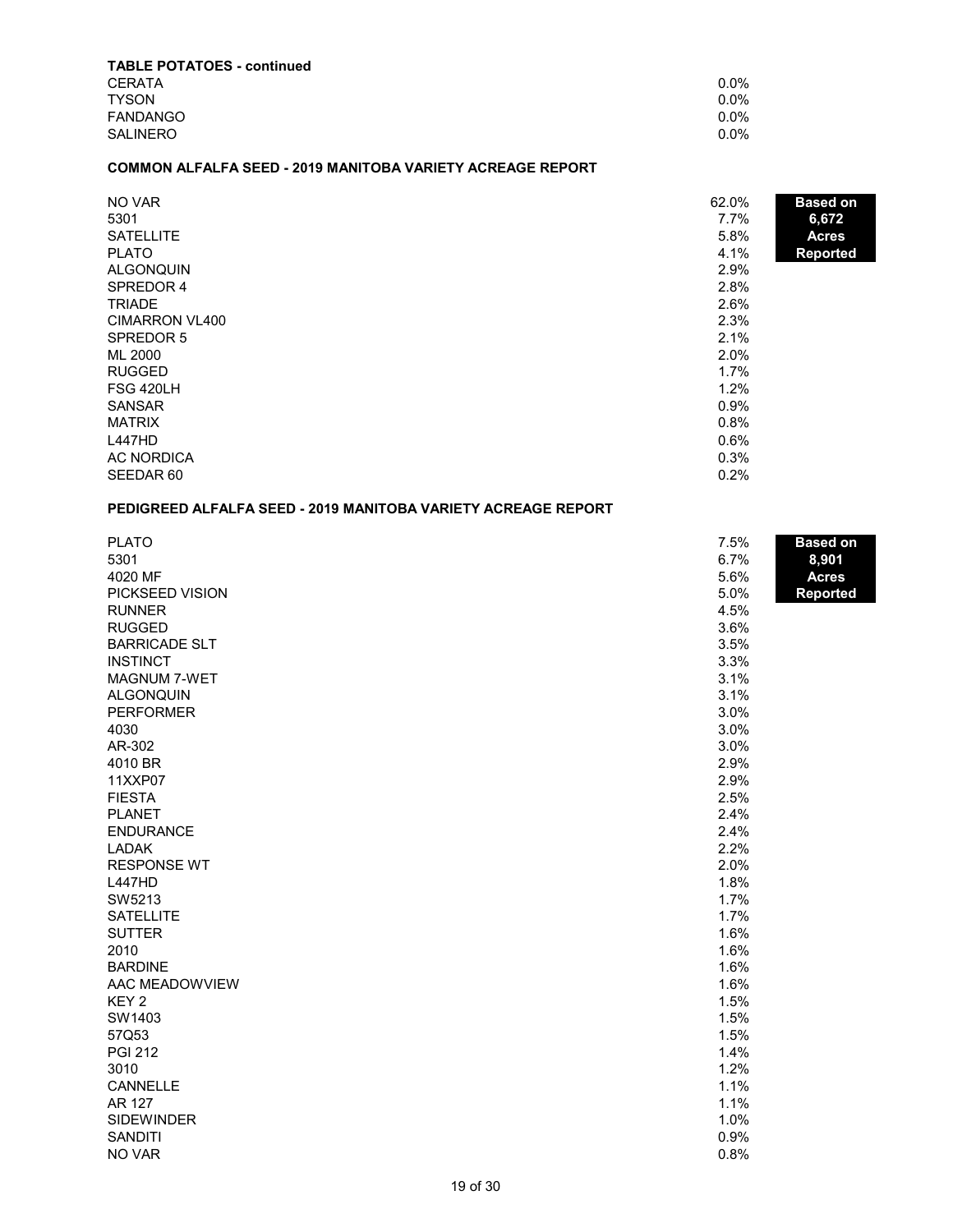| <b>PEDIGREED ALFALFA SEED - continued</b> |         |
|-------------------------------------------|---------|
| <b>STEALTH</b>                            | $0.8\%$ |
| 54Q14                                     | 0.8%    |
| NORTHSTAR AR 377                          | 0.7%    |
| <b>CALYPSO</b>                            | 0.7%    |
| <b>DURANGO</b>                            | 0.6%    |
| <b>AC CARIBOU</b>                         | 0.5%    |
| DON ENRIQUE 6000                          | 0.2%    |
| CWA112002                                 | $0.0\%$ |

## **LENTILS - 2019 MANITOBA VARIETY ACREAGE REPORT**

| <b>CDC MAXIM</b>      | 28.3%<br><b>Based on</b> |
|-----------------------|--------------------------|
| NO VAR                | 27.9%<br>1.542           |
| <b>CDC IMVINCIBLE</b> | 15.4%<br><b>Acres</b>    |
| NO VAR (FRENCH)       | 15.2%<br><b>Reported</b> |
| <b>INDIANHEAD</b>     | 8.1%                     |
| NO VAR (RED)          | 5.2%                     |

#### **BEANS FABABEANS - 2019 MANITOBA VARIETY ACREAGE REPORT**

| <b>SNOWBIRD</b>     | 58.7% | <b>Based on</b> |
|---------------------|-------|-----------------|
| <b>TABASCO</b>      | 26.9% | 8,052           |
| <b>TABOAR</b>       | 7.5%  | <b>Acres</b>    |
| <b>FLORENT</b>      | 3.2%  | <b>Reported</b> |
| <b>CDC SNOWDROP</b> | 2.4%  |                 |
| DL TESORO           | 1.0%  |                 |
| <b>DL RICO</b>      | 0.4%  |                 |

## **BEANS WHITE PEA - 2019 MANITOBA VARIETY ACREAGE REPORT**

| T9905<br><b>INDI</b>           | 79.9%<br><b>Based on</b><br>15.5%<br>43,665     |  |
|--------------------------------|-------------------------------------------------|--|
| <b>ENVOY</b><br><b>PORTAGE</b> | 2.1%<br><b>Acres</b><br>1.1%<br><b>Reported</b> |  |
| T9903                          | $1.0\%$                                         |  |
| 905                            | 0.3%                                            |  |

## **BEANS SOYBEANS - 2019 MANITOBA VARIETY ACREAGE REPORT**

| S007-Y4 RR2Y (RT)        | 14.2% | <b>Based on</b> |
|--------------------------|-------|-----------------|
| S0009-M2 (RT)            | 5.5%  | 1,295,148       |
| LS MISTRAL (RT)          | 4.7%  | <b>Acres</b>    |
| DKB005-52 (RT)           | 4.1%  | <b>Reported</b> |
| TH 87003R2X (RR2X)       | 3.9%  |                 |
| NO VAR                   | 3.8%  |                 |
| AKRAS R2 (RT)            | 3.8%  |                 |
| P005A27X (RR2X)          | 3.3%  |                 |
| 25-10RY (RT)             | 3.2%  |                 |
| 24-10RY (RT)             | 3.1%  |                 |
| P007A90R (RT)            | 2.4%  |                 |
| PS 0027 RR (RT)          | 2.3%  |                 |
| NSC WATSON RR2Y (RT)     | 2.1%  |                 |
| ISIS RR (RT)             | 1.8%  |                 |
| S006-W5 (RT)             | 1.7%  |                 |
| NSC SPERLING RR2Y (RR2X) | 1.7%  |                 |
| LS SOLAIRE (RT)          | 1.7%  |                 |
| DKB003-29 (RR2X)         | 1.6%  |                 |
| 23-60RY (RT)             | 1.6%  |                 |
| LS 003R24N (RT)          | 1.5%  |                 |
| S006-M4X (RR2X)          | 1.3%  |                 |
| NSC RICHER RR2Y (RT)     | 1.3%  |                 |
| MAHONY R2 (RT)           | 1.3%  |                 |
| P002A63R (RT)            | 1.3%  |                 |
| LS ECLIPSE (RT)          | 1.2%  |                 |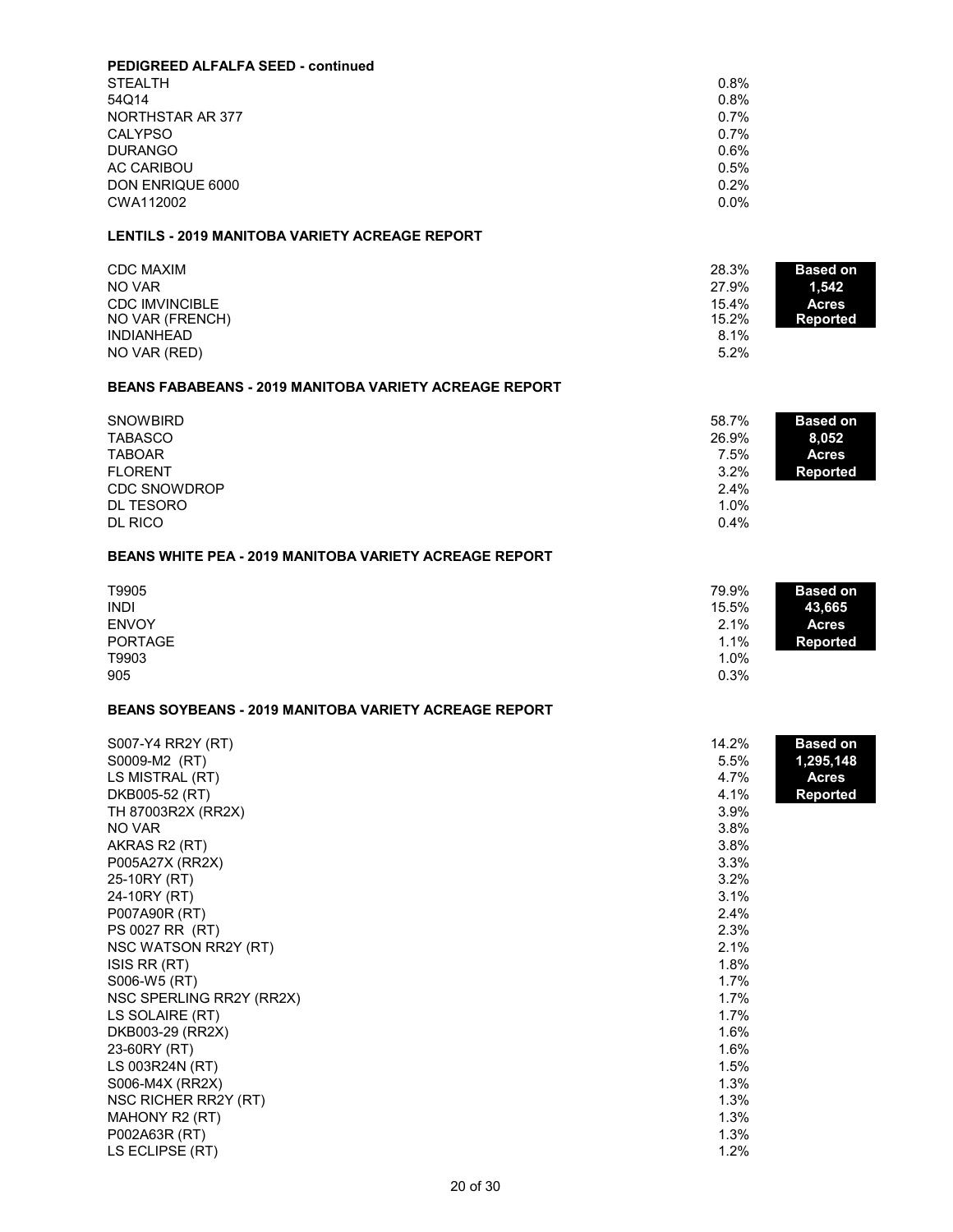| <b>BEANS SOYBEANS - continued</b>         |              |
|-------------------------------------------|--------------|
| NSC GLADSTONE RR2Y (RT)                   | 1.1%         |
| DKB0005-44 (RR2X)                         | $0.9\%$      |
| P00A49X (RR2X)                            | 0.9%         |
| ASTRO R2 (RT)                             | 0.9%         |
| P006T46R (RT)                             | $0.8\%$      |
| NSC WARREN RR (RT)                        | 0.8%         |
| TH 33003 R2Y (RT)                         | 0.8%         |
| B003-29 (RT)                              | 0.8%         |
| P006A37X (RR2X)                           | 0.7%         |
| 22-60RY (RT)                              | 0.7%         |
| OAC PRUDENCE                              | 0.6%         |
| TH 88007 R2X (RR2X)                       | 0.6%<br>0.5% |
| NSC JORDAN RR2Y (RT)<br>BARKER R2X (RR2X) | 0.5%         |
| TH 32004 R2Y (RT)                         | 0.5%         |
| NOCOMA R2 (RR2)                           | $0.5\%$      |
| S003-L3 (RT)                              | 0.5%         |
| DKB0009-89 (RR2X)                         | 0.5%         |
| LS 007XT (RR2X)                           | 0.5%         |
| S0009-D6 (RT)                             | 0.4%         |
| NSC NEWTON RR2X (RR2X)                    | 0.4%         |
| S008-N2 (RT)                              | 0.4%         |
| LS 001XT (RR2X)                           | 0.4%         |
| PS 0074 R2 (RT)                           | 0.4%         |
| PV10S005RR2 (RT)                          | 0.3%         |
| NOTUS R2 (RT)                             | 0.3%         |
| TORRO R2 (RT)                             | 0.3%         |
| NSC AUBIGNY RR2X (RR2X)                   | 0.3%         |
| LS 0036RR (RT)                            | 0.3%         |
| NSC REDVERS RR2X (RR2X)                   | 0.3%         |
| SUNNA R2X (RR2)                           | 0.3%         |
| LS 003R22 (RT)                            | 0.3%         |
| PRO 2525R2 (RT)                           | $0.2\%$      |
| TH 88005 R2X (RR2X)                       | 0.2%         |
| PRINCE R2X (RR2X)<br>DKB006-29 (RR2X)     | 0.2%<br>0.2% |
| P006T78R (RT)                             | 0.2%         |
| P007A08X (RR2X)                           | 0.2%         |
| PV 16S004 R2X (RR2X)                      | 0.2%         |
| DINERO R2X (RR2X)                         | 0.2%         |
| LS 004XT (RR2X)                           | 0.2%         |
| TH 87000 R2X (RR2X)                       | 0.2%         |
| RX00797 (RR2X)                            | 0.2%         |
| DUGALDO R2X (RR2X)                        | 0.2%         |
| P003A97X (RR2X)                           | 0.2%         |
| NSC STARBUCK (RR2X)                       | 0.2%         |
| P002A19X (RR2X)                           | 0.2%         |
| MARDUK R2X (RT)                           | 0.1%         |
| LONO R2 (RT)                              | 0.1%         |
| TH 3303R2Y (RT)                           | 0.1%         |
| BISHOP R2 (RT)                            | 0.1%         |
| PS 0035 NR2 (RT)                          | 0.1%         |
| S0007B-7X (RR2X)                          | 0.1%         |
| 0066 XR (RR2X)                            | 0.1%         |
| PV 12S007 RX2 (RT)                        | 0.1%         |
| TH 33005 R2Y (RT)                         | 0.1%         |
| B0040L1 (RT)                              | 0.1%         |
| P008T22R2 (RT)                            | 0.1%         |
| PV 15S0009 R2X (RR2X)                     | 0.1%<br>0.1% |
| LS 007R22 (RT)                            | 0.1%         |
| DKB005-51 (RT)<br>NSC LEROY RR2Y (RT)     | 0.1%         |
| TH 34006 R2Y (RT)                         | 0.1%         |
| 24-61RY (RT)                              | 0.1%         |
|                                           |              |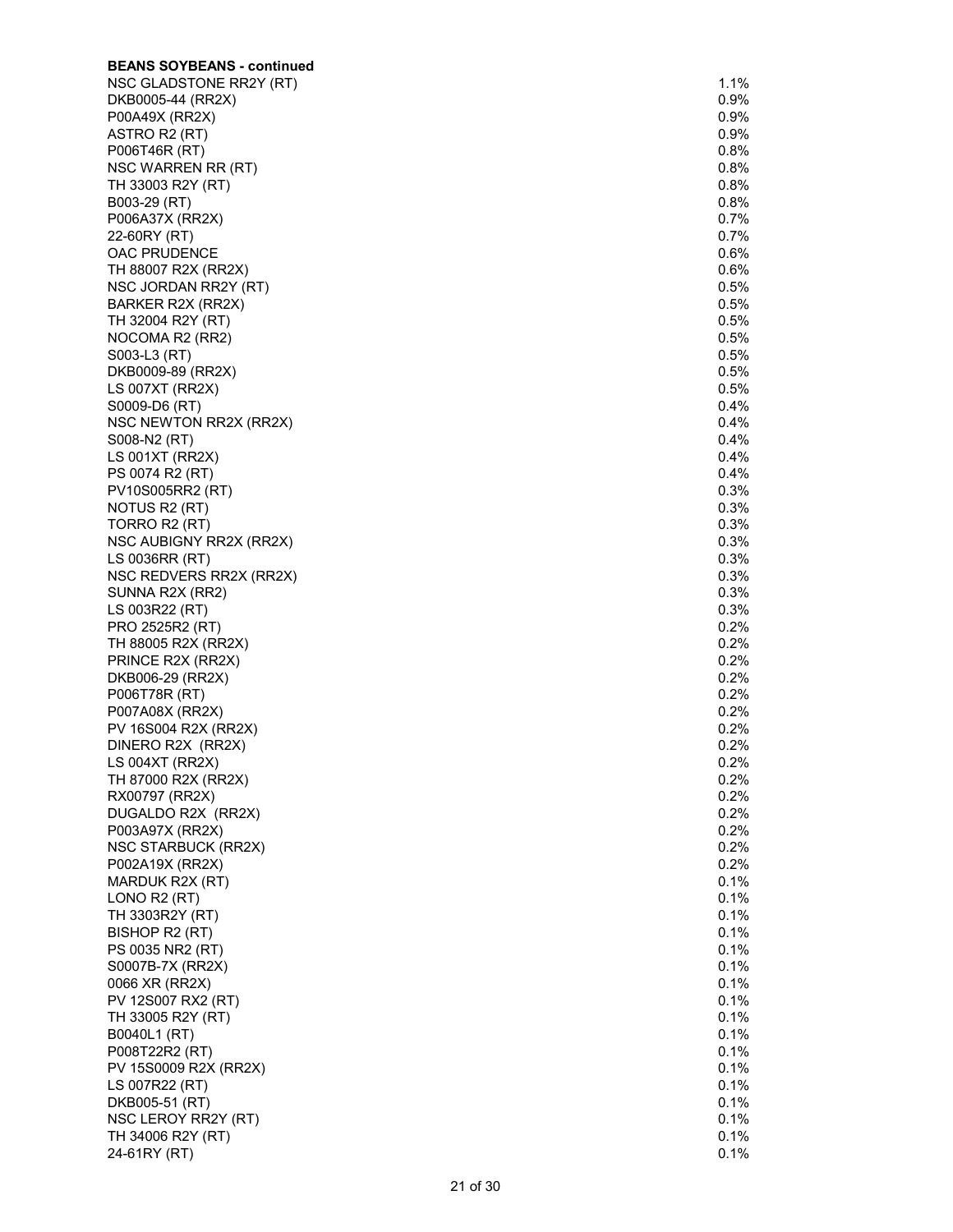| <b>BEANS SOYBEANS - continued</b> |         |
|-----------------------------------|---------|
| PS 0068 XR (RR2X)                 | 0.1%    |
| MCLEOD R2 (RT)                    | 0.1%    |
| P001A48X (RR2X)                   | 0.1%    |
| 900Y61 (RT)                       | 0.1%    |
| FOOTE R2 (RT)                     | 0.1%    |
| SIBERIA                           | 0.1%    |
| TH 37004 R2Y (RT)                 | 0.1%    |
| RX ACRON (RR2X)                   | 0.1%    |
| <b>ACCORD</b>                     | 0.1%    |
| <b>MAXUS</b>                      | 0.1%    |
| PS 0044 XRN (RR2X)                | 0.1%    |
| <b>OPUS</b>                       | 0.1%    |
| P0007A73X (RR2X)                  | 0.1%    |
|                                   |         |
| PV11S001RR2 (RT)                  | 0.1%    |
| FISHER R2X (RR2X)                 | 0.1%    |
| 90M02 (RT)                        | 0.1%    |
| NSC RESTON RR2Y (RT)              | 0.1%    |
| TH 24004RR (RT)                   | 0.1%    |
| 23-11RY (RT)                      | 0.1%    |
| AC 0800RR (RT)                    | 0.1%    |
| B0066L1 (RT)                      | 0.1%    |
| TH 33005R2Y (RT)                  | 0.1%    |
| P0007A65R (RT)                    | 0.0%    |
| <b>HS 006RYS24 (RT)</b>           | $0.0\%$ |
| DKB21-11 (RT)                     | $0.0\%$ |
| P002T04R (RT)                     | 0.0%    |
| LS 005R22 (RT)                    | 0.0%    |
|                                   | $0.0\%$ |
| GRAY R2 (RT)                      |         |
| NO VAR (NATTO)                    | $0.0\%$ |
| LS 005R21 (RT)                    | 0.0%    |
| 90A06 (RT)                        | $0.0\%$ |
| S00-B7 (RT)                       | 0.0%    |
| SR006HP                           | 0.0%    |
| DEVO R2X (RR2X)                   | 0.0%    |
| P005T13R (RT)                     | $0.0\%$ |
| 2005 RR (RT)                      | $0.0\%$ |
| DKB006-99 (RR2X)                  | 0.0%    |
| MANI R2X                          | $0.0\%$ |
| TH 27003RR (RT)                   | $0.0\%$ |
| PS 00095 R2 (RT)                  | 0.0%    |
| RX00918 (RT)                      | $0.0\%$ |
| NSC WINKLER RR2X (RR2X)           | 0.0%    |
| 90B11 (RT)                        | $0.0\%$ |
| 23-10RY (RT)                      | 0.0%    |
| P09A62X (RR2X)                    | 0.0%    |
| LS TRI8XT (RR2X)                  | 0.0%    |
| TH 33004R2Y (RT)                  | 0.0%    |
| AAC EDWARD                        | 0.0%    |
| <b>METEOR</b>                     | 0.0%    |
|                                   | 0.0%    |
| LS 004R23 (RT)                    |         |
| N001                              | 0.0%    |
| 90A07                             | 0.0%    |
| P9004                             | 0.0%    |
| P0007A43R (RT)                    | 0.0%    |
| P005A83X (RR2X)                   | 0.0%    |
| VIDAR R2X (RR2X)                  | 0.0%    |
| 90M01 (RT)                        | 0.0%    |
| NSC COULEE RR (RT)                | 0.0%    |
| DYLANO R2X (RT)                   | 0.0%    |
| NSC GREENRIDGE RR2Y (RT)          | 0.0%    |
| 900M71 (RT)                       | 0.0%    |
| 00703 (RT)                        | 0.0%    |
| NSC TILSTON RR2Y (RT)             | $0.0\%$ |
| LS 002R24N (RT)                   | 0.0%    |
|                                   |         |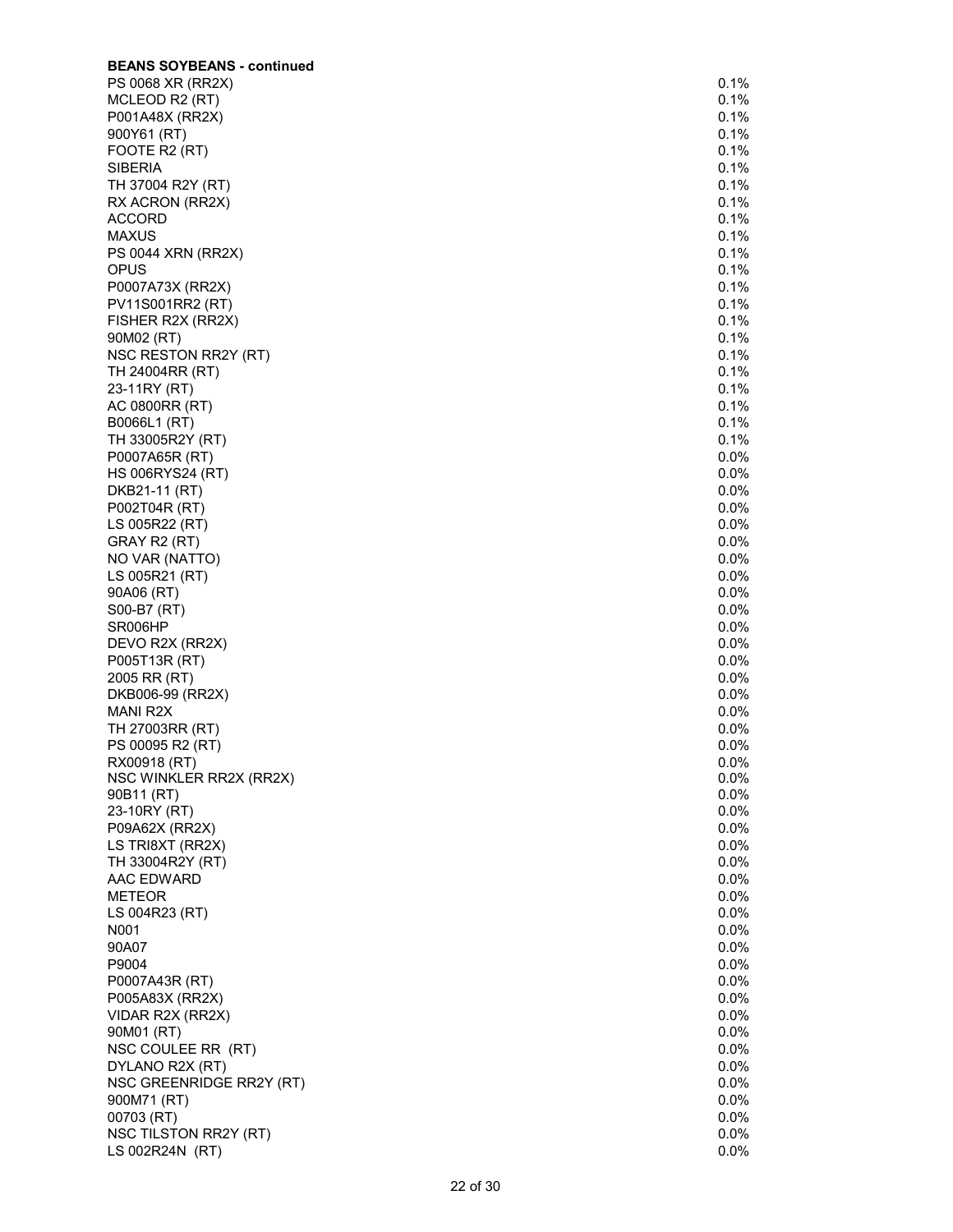| <b>BEANS SOYBEANS - continued</b> |      |
|-----------------------------------|------|
| LS 0065RR (RT)                    | 0.0% |
| <b>GENTLEMAN</b>                  | 0.0% |
| NSC CULROSS RR2X (RR2X)           | 0.0% |
| PS 0055 R2 (RT)                   | 0.0% |
| 5006 RR (RT)                      | 0.0% |
| DKB007-67 (RR2X)                  | 0.0% |
| RX CEDO (RR2X)                    | 0.0% |
| DKB09-91 (RT)                     | 0.0% |
| <b>PS 26RR (RT)</b>               | 0.0% |
| P00A75X (RR2X)                    | 0.0% |
| KARPO R2 (RT)                     | 0.0% |
| TH 88008 R2X (RR2X)               | 0.0% |
| XD001903                          | 0.0% |
| P000A87R (RT)                     | 0.0% |
| 27005RR (RT)                      | 0.0% |
| BOURKE R2X (RR2X)                 | 0.0% |
| TH 29002RR (RT)                   | 0.0% |
| 25-04R (RT)                       | 0.0% |
| DKB00-99 (RT)                     | 0.0% |
| LS 006XT (RR2X)                   | 0.0% |
| PS 0066 XR (RR2X)                 | 0.0% |
| S 00-A6                           | 0.0% |
| AMIRANI R2                        | 0.0% |
| PEKKO R2 (RT)                     | 0.0% |
| DKB28-81 (RT)                     | 0.0% |
| TH 33008R2Y                       | 0.0% |
| TH 36007R2Y (RT)                  | 0.0% |
| TH 32005R2Y (RT)                  | 0.0% |
| NSC MOLLARD (LT)                  | 0.0% |
| TH 89004 R2X (RR2X)               | 0.0% |
| 27007RR (RT)                      | 0.0% |
| TH 890005R2X (RR2X)               | 0.0% |
| DS032R1 (RT)                      | 0.0% |
| XB003H19X                         | 0.0% |
| APOLLO RR (RT)                    | 0.0% |
| P14A23L (LT)                      | 0.0% |
| P04T10                            | 0.0% |
| AAC SPRINGFIELD                   | 0.0% |
| 90Y21                             | 0.0% |
| PV 14S008 RR2 (RT)                | 0.0% |
| 31-61 RY (RR)                     | 0.0% |
| 90Y20 (RT)                        | 0.0% |
| TH 35002R2Y (RT)                  | 0.0% |
| L0073                             | 0.0% |
| OAC MORDEN                        | 0.0% |
| NSC ARNAUD RR2Y (RT)              | 0.0% |
| PV 18S0009 R2X (RR2X)             | 0.0% |
| S00-W3 (RT)                       | 0.0% |
| 27-51R (RT)                       | 0.0% |
| PV 19S006 R2X (RR2X)              | 0.0% |
| 900Y71 (RT)                       | 0.0% |
| LS NORTHWESTER (RT)               | 0.0% |
| 91Y70 (RT)                        | 0.0% |
| LS MAIDAN (RT)                    | 0.0% |

# **PEDIGREED SOYBEANS - 2019 MANITOBA VARIETY ACREAGE REPORT**

| S007-Y4 RR2Y (RT)    | 10.0% | <b>Based on</b> |
|----------------------|-------|-----------------|
| S0009-M2 (RT)        | 5.0%  | 93.751          |
| DKB005-52 (RT)       | 4.1%  | <b>Acres</b>    |
| P006A37X (RR2X)      | 3.9%  | Reported        |
| NSC WATSON RR2Y (RT) | 3.6%  |                 |
| S006-M4X (RR2X)      | 3.6%  |                 |
| AKRAS R2 (RT)        | 3.0%  |                 |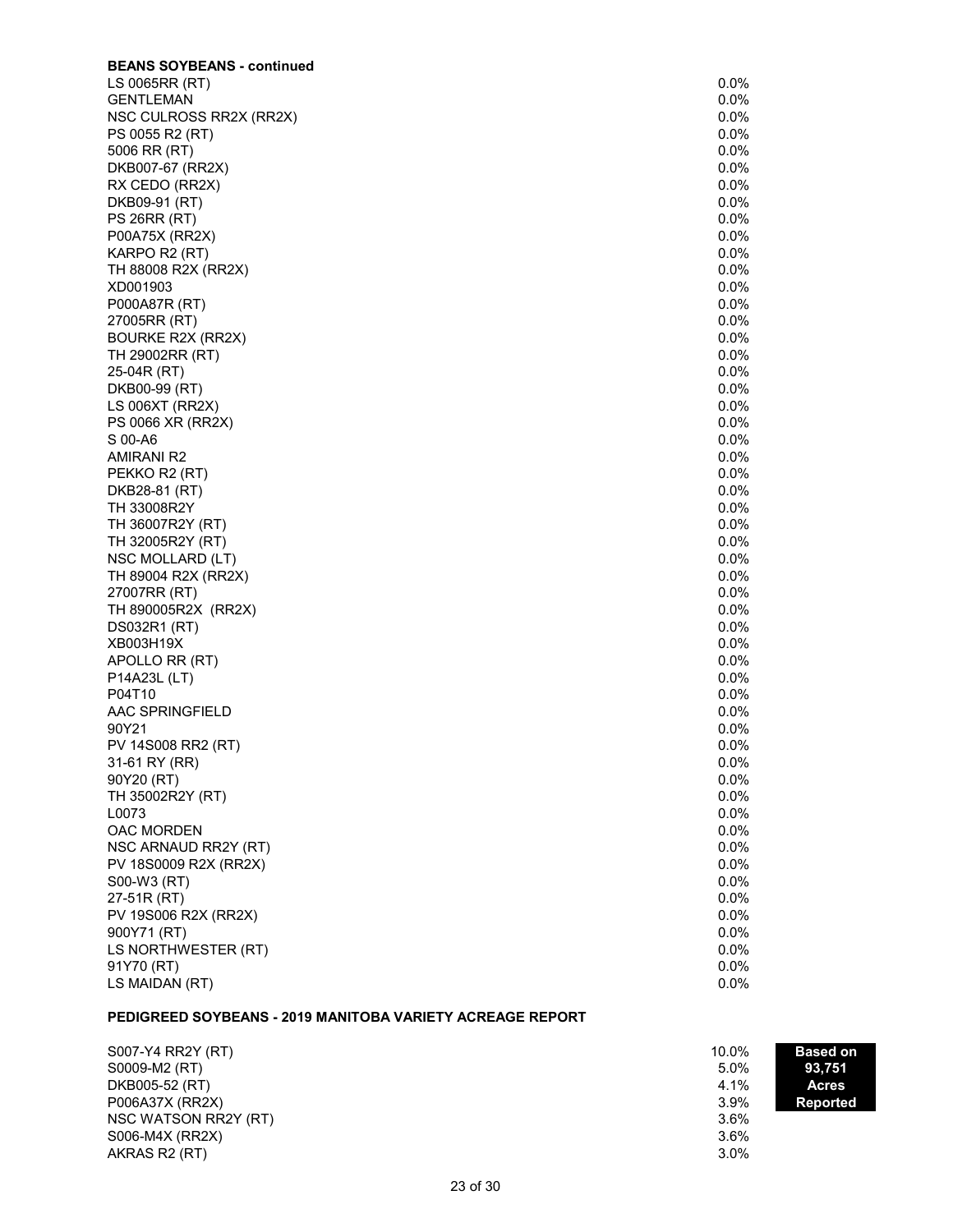| <b>PEDIGREED SOYBEANS - continued</b> |         |
|---------------------------------------|---------|
| LS MISTRAL (RT)                       | 2.8%    |
| 25-10RY (RT)                          | 2.3%    |
| P005A27X (RR2X)                       | 2.3%    |
| TH 87003 R2X (RR2X)                   | 2.1%    |
| SUNNA R2X (RR2)                       | 2.0%    |
| ASTRO R2 (RT)                         | 2.0%    |
| NSC SPERLING RR2Y (RR2X)              | 1.8%    |
| DKB003-29 (RR2X)                      | 1.8%    |
| MAHONY R2 (RT)                        | 1.7%    |
| P003A97X (RR2X)                       | 1.6%    |
| B0040L1 (RT)                          | 1.6%    |
| LS ECLIPSE (RT)                       | 1.5%    |
| 24-10RY (RT)                          | 1.4%    |
| S0007B-7X (RR2X)                      | 1.3%    |
| B003-29 (RT)                          | 1.2%    |
| DUGALDO R2X (RR2X)                    | 1.2%    |
| NSC REDVERS RR2X (RR2X)               | 1.1%    |
| NSC WINKLER RR2X (RR2X)               | 1.1%    |
| DKB0005-44 (RR2X)                     | 1.1%    |
| NO VAR                                | 1.0%    |
| PRINCE R2X (RR2X)                     | 1.0%    |
| TORRO R2 (RT)                         | 1.0%    |
| TH 32004 R2Y (RT)                     | 0.9%    |
| LS SOLAIRE (RT)                       | $0.9\%$ |
| P00A49X (RR2X)                        | 0.9%    |
| NSC GLADSTONE RR2Y (RT)               | 0.9%    |
| NSC NEWTON RR2X (RR2X)                | 0.8%    |
| PV 15S0009 R2X (RR2X)                 | 0.8%    |
| DKB006-29 (RR2X)                      | 0.7%    |
| <b>LS 007XT (RR2X)</b>                | 0.7%    |
| BARKER R2X (RR2X)                     | 0.7%    |
| NSC AUBIGNY RR2X (RR2X)               | 0.7%    |
| P005A83X (RR2X)                       | 0.7%    |
| B0066L1 (RT)                          | 0.7%    |
| TH 88005 R2X                          | 0.7%    |
| LS 003R24N (RT)                       | 0.6%    |
| BOURKE R2X (RR2X)                     | $0.6\%$ |
| P007A08X (RR2X)                       | $0.6\%$ |
| P001A48X (RR2X)                       | $0.6\%$ |
| DKB006-99 (RR2X)                      | 0.6%    |
| NOCOMA R2 (RR2)                       | 0.6%    |
| S006-W5 (RT)                          | 0.5%    |
| PV 16S004 R2X (RR2X)                  | 0.5%    |
| PV10S005RR2 (RT)                      | 0.5%    |
| LS 001XT (RR2X)                       | 0.5%    |
| DKB0009-89 (RR2X)                     | 0.5%    |
| XB001C18R (RT)                        | 0.5%    |
| NSC LEROY RR2Y (RT)                   | 0.5%    |
| XB004L19X (RR2X)                      | 0.5%    |
| <b>SIBERIA</b>                        | 0.5%    |
| TH 88007 R2X (RR2X)                   | 0.5%    |
| FOOTE R2 (RT)                         | 0.5%    |
| 23-60RY (RT)                          | 0.5%    |
| DH863                                 | 0.4%    |
| NSC CULROSS RR2X (RR2X)               | 0.4%    |
| TH 33003 R2Y (RT)                     | 0.4%    |
| DEVO R2X (RR2X)                       | $0.4\%$ |
| NSC RICHER RR2Y (RT)                  | 0.4%    |
| DINERO R2X (RR2X)                     | 0.4%    |
| PS 0068 XR (RR2X)                     | 0.4%    |
| XB003H19X                             | 0.4%    |
| KARPO R2 (RT)                         | 0.4%    |
| CW1760015 (RR2X)                      | 0.4%    |
| XB005Q19X (RR2X)                      | 0.3%    |
|                                       |         |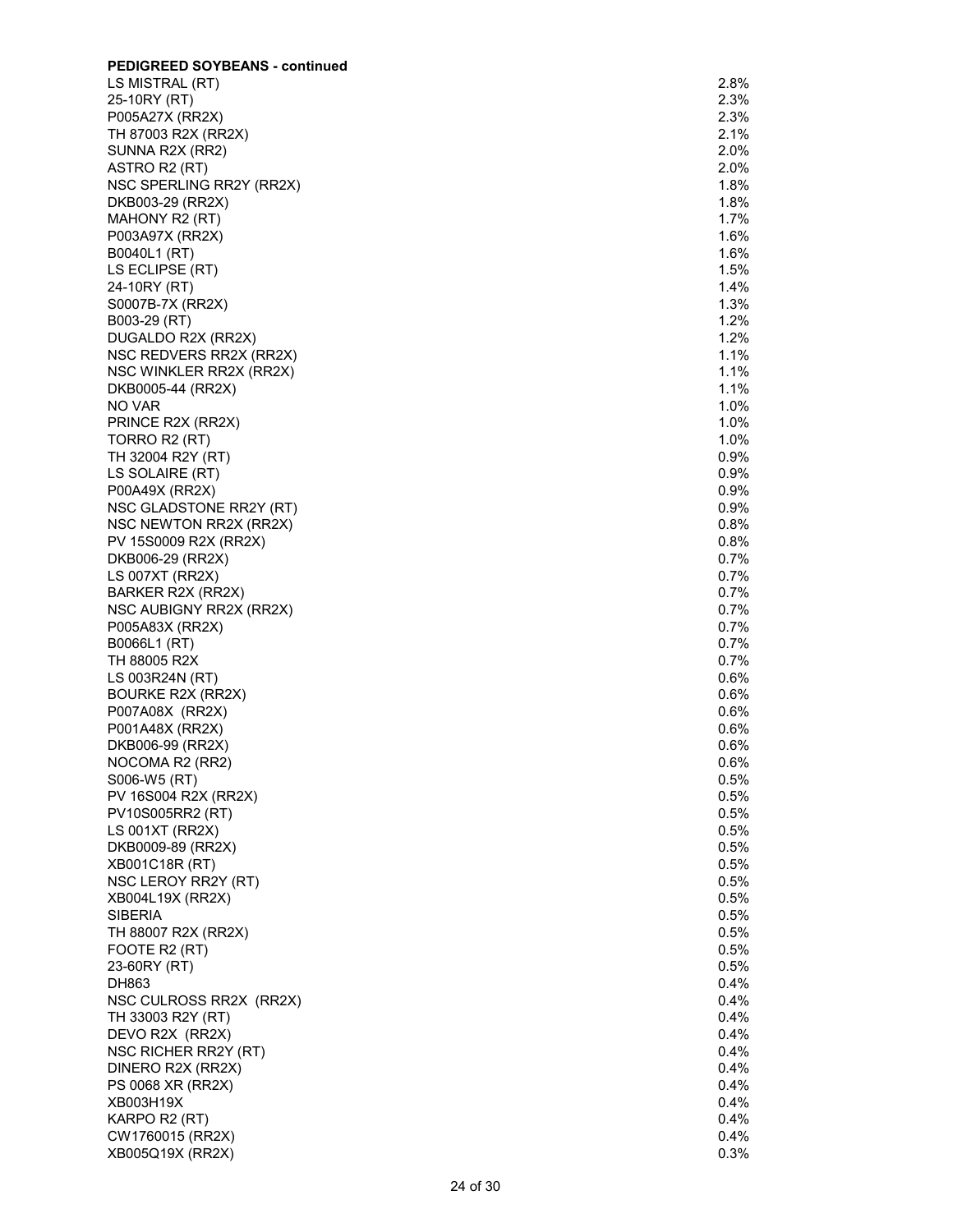| <b>PEDIGREED SOYBEANS - continued</b> |      |
|---------------------------------------|------|
| DKB002-32 (RR2X)                      | 0.3% |
| METEOR                                | 0.3% |
| TH 79009 E (E3)                       | 0.3% |
| NOTUS R2 (RT)                         | 0.3% |
| <b>AAC HALLI</b>                      | 0.3% |
| PV 12S007 RX2 (RT)                    | 0.3% |
| PS 0044 XRN (RR2X)                    | 0.3% |
| BISHOP R2 (RT)                        | 0.3% |
| P00A75X (RR2X)                        | 0.3% |
| GRAY R2 (RT)                          | 0.3% |
| NSC JORDAN RR2Y (RT)                  | 0.2% |
| <b>MAXUS</b>                          | 0.2% |
| <b>NSC EXP002E (E3)</b>               | 0.2% |
| S003-L3 (RT)                          | 0.2% |
| TH 88005 R2X (RR2X)                   | 0.2% |
| NSC RESTON RR2Y (RT)                  | 0.2% |
| P0007A73X (RR2X)                      | 0.2% |
| OPUS                                  | 0.2% |
| CW1760063 (RR2X)                      | 0.2% |
| MANI R2X                              | 0.2% |
| P000A52R (RT)                         | 0.2% |
| PRO 2525R2 (RT)                       | 0.2% |
| PV11S001RR2 (RT)                      | 0.2% |
| KUDO R2X (RR2X)                       | 0.2% |
| LS TRI8XT (RR2X)                      | 0.2% |
| PV 14S008 RR2 (RT)                    | 0.2% |
| CW1760150 (RR2X)                      | 0.2% |
| TH 33004R2Y (RT)                      | 0.2% |
| LS 001E020 (E3)                       | 0.2% |
| CW1660196 (RR2X)                      | 0.2% |
| RX00218 (RT)                          | 0.2% |
| TH 89004 R2X (RR2X)                   | 0.2% |
| NS EXP0005 R2X (RR2X)                 | 0.1% |
| RX00797 (RR2X)                        | 0.1% |
| VIDAR R2X (RR2X)                      | 0.1% |
| PS 0074 R2 (RR2)                      | 0.1% |
| TH 33005R2Y (RT)                      | 0.1% |
| <b>OAC PRUDENCE</b>                   | 0.1% |
| CP00419RX (RR2X)                      | 0.1% |
| XB0007C19R (RT)                       | 0.1% |
| MERRITT R2X (RR2X)                    | 0.1% |
| MCLEOD R2 (RT)                        | 0.1% |
| PV 19S006 R2X                         | 0.0% |
| OAC MORDEN                            | 0.0% |
| PV 18S0009 R2X (RR2X)                 | 0.0% |
| BARRON R2X (RR2X)                     | 0.0% |
| SVX009X95                             | 0.0% |
| PS 00078 XRN (RR2X)                   | 0.0% |
| OAC CARMAN                            | 0.0% |
| B0011RX (RR2X)                        | 0.0% |
| P002A63R (RT)                         | 0.0% |
| AAC MANDOR                            | 0.0% |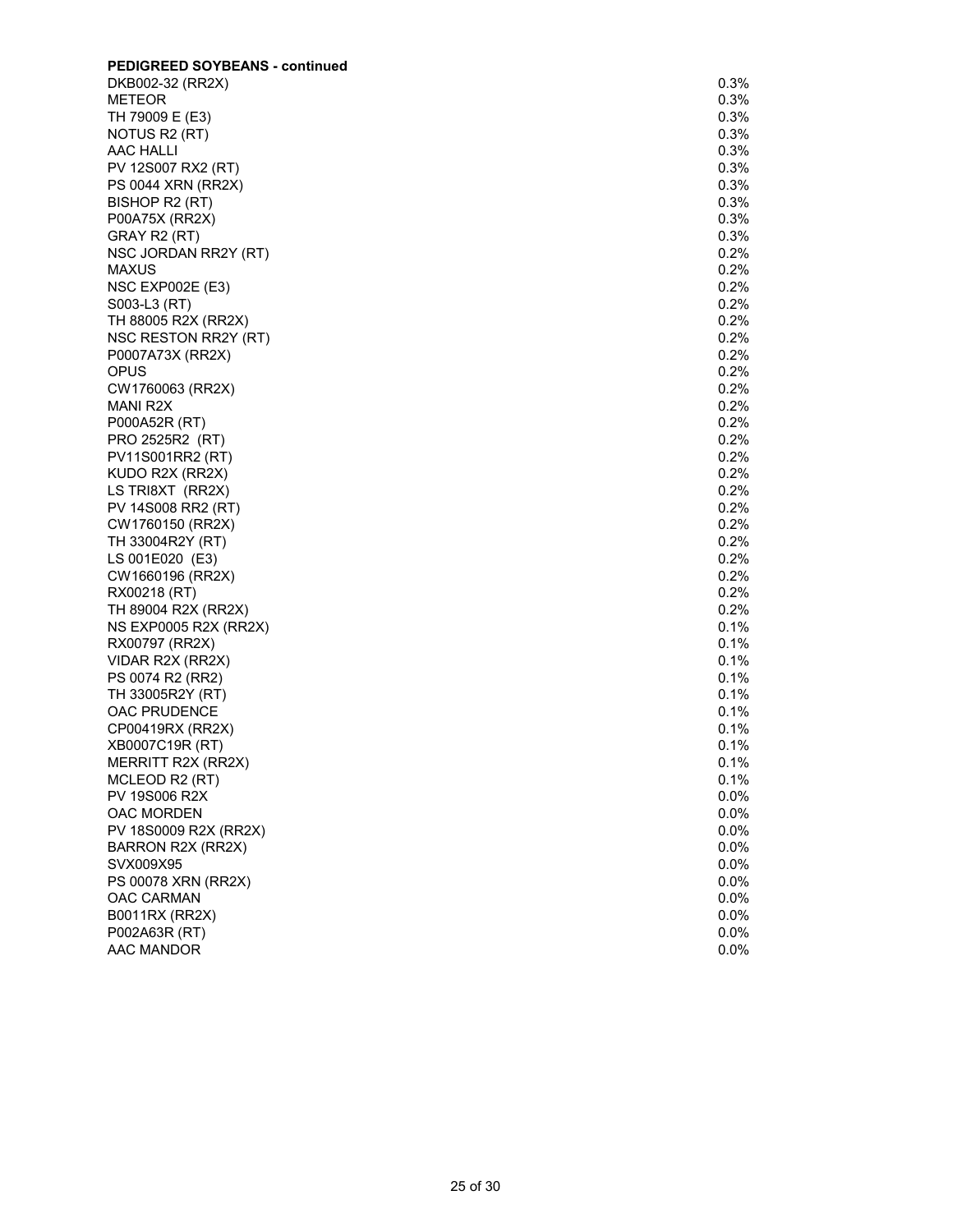#### **BEANS OTHER DRY EDIBLE - 2019 MANITOBA VARIETY ACREAGE REPORT**

| NO VAR (GREAT NORTHERN)<br><b>BERYL</b> | 32.1%<br>16.9% | <b>Based on</b><br>7,363 |
|-----------------------------------------|----------------|--------------------------|
| NO VAR (COLOURED BEANS)                 | 16.2%          | <b>Acres</b>             |
| ROSETTA (PINK BEANS)                    | 11.5%          | <b>Reported</b>          |
| HIME                                    | 9.5%           |                          |
| <b>PINK FLOYD</b>                       | 8.4%           |                          |
| 99131                                   | 5.4%           |                          |

#### **BEANS KIDNEY - 2019 MANITOBA VARIETY ACREAGE REPORT**

| RED HAWK<br><b>PINK PANTHER</b> | 44.7%<br>28.9% | <b>Based on</b><br>12,358 |
|---------------------------------|----------------|---------------------------|
| LRK BIG RED                     | 8.2%           | <b>Acres</b>              |
| <b>DYNASTY</b>                  | 5.5%           | <b>Reported</b>           |
| <b>CABERNET</b>                 | 4.1%           |                           |
| <b>MONTCALM</b>                 | 2.7%           |                           |
| NO VAR (RED KIDNEY BEANS)       | 2.1%           |                           |
| RED ROVER                       | 1.8%           |                           |
| <b>FOXFIRE</b>                  | 1.2%           |                           |
| <b>TALON</b>                    | 0.6%           |                           |
| <b>YETI</b>                     | 0.2%           |                           |

#### **BEANS PINTO - 2019 MANITOBA VARIETY ACREAGE REPORT**

| <b>VIBRANT</b>     | 50.7%   | <b>Based on</b> |
|--------------------|---------|-----------------|
| <b>WINDBREAKER</b> | 34.7%   | 55,924          |
| <b>MONTERREY</b>   | 5.8%    | <b>Acres</b>    |
| SV6139GR           | $3.0\%$ | <b>Reported</b> |
| SV6533GR           | 2.2%    |                 |
| <b>ISLAND</b>      | 1.8%    |                 |
| CDC WM-2           | 1.3%    |                 |
| <b>SUNDANCE</b>    | 0.5%    |                 |
| <b>MAVERICK</b>    | 0.1%    |                 |

## **BEANS CRANBERRY - 2019 MANITOBA VARIETY ACREAGE REPORT**

| <b>CRIMSON</b>           | 36.5% | <b>Based on</b> |
|--------------------------|-------|-----------------|
| <b>CHIANTI</b>           | 27.7% | 7.931           |
| <b>BELLAGIO</b>          | 17.5% | <b>Acres</b>    |
| ETNA                     | 10.6% | Reported        |
| NO VAR (CRANBERRY BEANS) | 7.7%  |                 |

#### **BEANS BLACK - 2019 MANITOBA VARIETY ACREAGE REPORT**

| 76.4% | <b>Based on</b> |
|-------|-----------------|
| 18.6% | 27,308          |
| 3.0%  | <b>Acres</b>    |
| 1.0%  | Reported        |
| 1.0%  |                 |
|       |                 |

## **BEANS SMALL RED - 2019 MANITOBA VARIETY ACREAGE REPORT**

| <b>MERLOT</b>              | 97.3% | <b>Based on</b> |
|----------------------------|-------|-----------------|
| NO VAR (RED MEXICAN BEANS) | 2.7%  | 1,016           |
|                            |       | <b>Acres</b>    |
|                            |       | Reported        |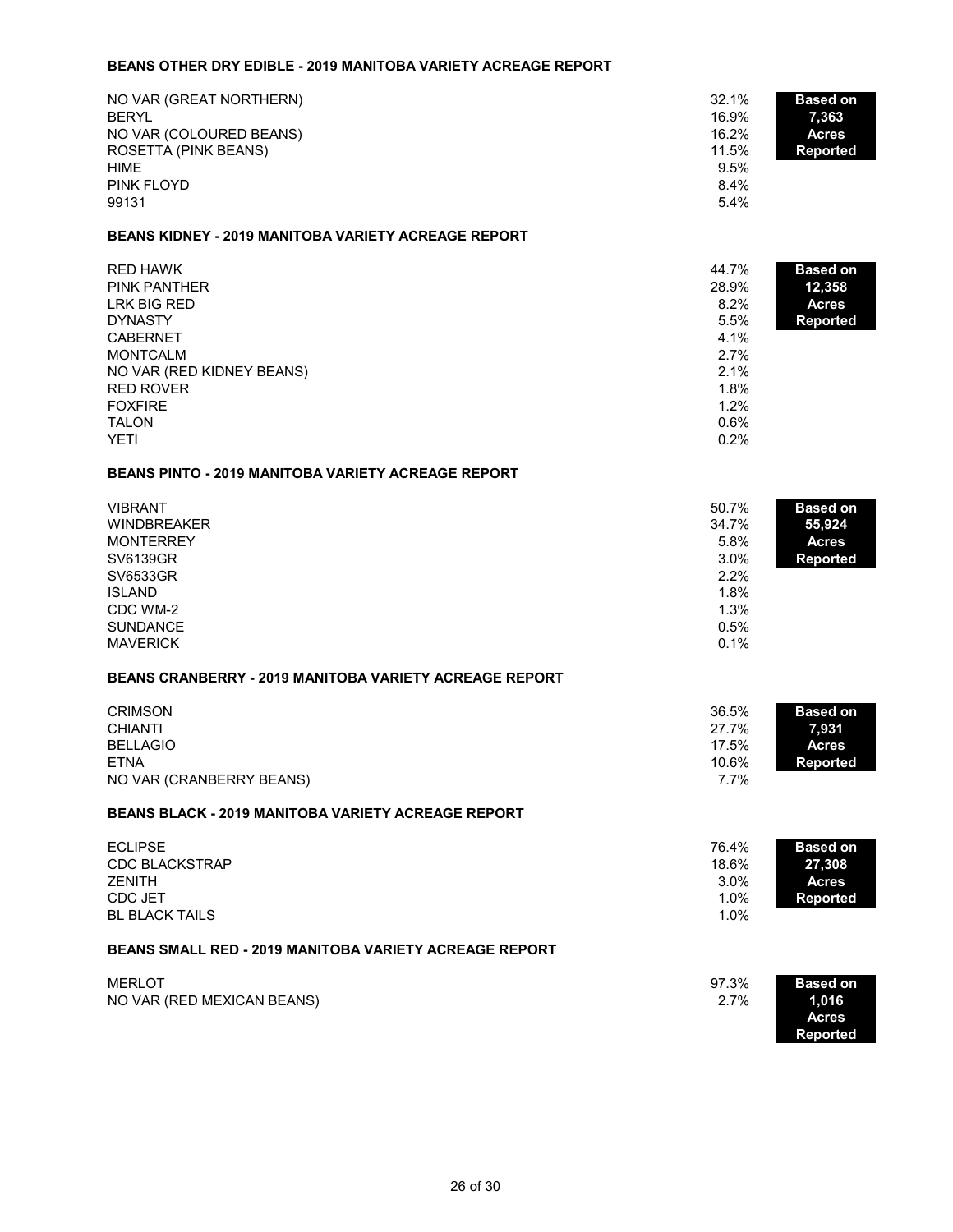| <b>CANARYSEED - 2019 MANITOBA VARIETY ACREAGE REPORT</b>       |       |                 |
|----------------------------------------------------------------|-------|-----------------|
| <b>ELIAS</b>                                                   | 26.6% | <b>Based on</b> |
| <b>KEET</b>                                                    | 19.8% | 3,179           |
| <b>CANTATE</b>                                                 | 17.5% | <b>Acres</b>    |
| <b>CDC CALVI</b>                                               | 16.5% | <b>Reported</b> |
| NO VAR                                                         | 14.5% |                 |
| C05041                                                         | 4.8%  |                 |
| CDC TOGO                                                       | 0.3%  |                 |
| <b>TRITICALE - 2019 MANITOBA VARIETY ACREAGE REPORT</b>        |       |                 |
| NO VAR                                                         | 43.5% | <b>Based on</b> |
| <b>ELEVATOR</b>                                                | 31.7% | 1,229           |
| <b>TYNDAL</b>                                                  | 12.5% | <b>Acres</b>    |
| <b>BREVIS</b>                                                  | 12.2% | <b>Reported</b> |
| <b>TRITICALE WINTER - 2019 MANITOBA VARIETY ACREAGE REPORT</b> |       |                 |
| <b>FRIDGE</b>                                                  | 65.1% | <b>Based on</b> |
| NO VAR                                                         | 34.9% | 622<br>Acres    |

**Reported**

# **TIMOTHY SEED PEDIGREED - 2019 MANITOBA VARIETY ACREAGE REPORT**

| <b>COMER</b>        | 13.1% | <b>Based on</b> |
|---------------------|-------|-----------------|
| <b>CLIMAX</b>       | 10.0% | 13,778          |
| <b>RICHMOND</b>     | 6.2%  | <b>Acres</b>    |
| <b>ATURO</b>        | 6.1%  | <b>Reported</b> |
| NO VAR              | 5.6%  |                 |
| <b>SUMMER GRAZE</b> | 5.5%  |                 |
| <b>COMTAL</b>       | 4.6%  |                 |
| <b>BARPENTA</b>     | 4.5%  |                 |
| <b>AC ALLIANCE</b>  | 3.7%  |                 |
| <b>PROMESSE</b>     | 3.6%  |                 |
| <b>ANJO</b>         | 2.6%  |                 |
| <b>POLARKING</b>    | 2.5%  |                 |
| <b>TIFFANY</b>      | 2.3%  |                 |
| <b>EXPRESS</b>      | 2.3%  |                 |
| <b>ITASCA</b>       | 2.2%  |                 |
| <b>RASANT</b>       | 2.2%  |                 |
| <b>OVATION</b>      | 2.1%  |                 |
| <b>HORIZON</b>      | 1.8%  |                 |
| <b>ERECTA</b>       | 1.6%  |                 |
| <b>PRESTO</b>       | 1.6%  |                 |
| <b>CLAIR</b>        | 1.4%  |                 |
| <b>ASKEL</b>        | 1.3%  |                 |
| <b>MOVERDI</b>      | 1.3%  |                 |
| <b>BASHO</b>        | 1.2%  |                 |
| <b>HOKUO</b>        | 1.1%  |                 |
| <b>NOSAPPU</b>      | 1.1%  |                 |
| <b>BARFLEO</b>      | 1.1%  |                 |
| <b>ARLAKA</b>       | 1.1%  |                 |
| <b>KABA</b>         | 1.0%  |                 |
| <b>WINNETOU</b>     | 1.0%  |                 |
| <b>GRINDSTAD</b>    | 0.9%  |                 |
| <b>AC OPAL</b>      | 0.9%  |                 |
| <b>TREASURE</b>     | 0.8%  |                 |
| <b>LISCHKA</b>      | 0.6%  |                 |
| <b>ENGMO</b>        | 0.6%  |                 |
| <b>IMPACTOR</b>     | 0.4%  |                 |
| <b>GLACIER</b>      | 0.3%  |                 |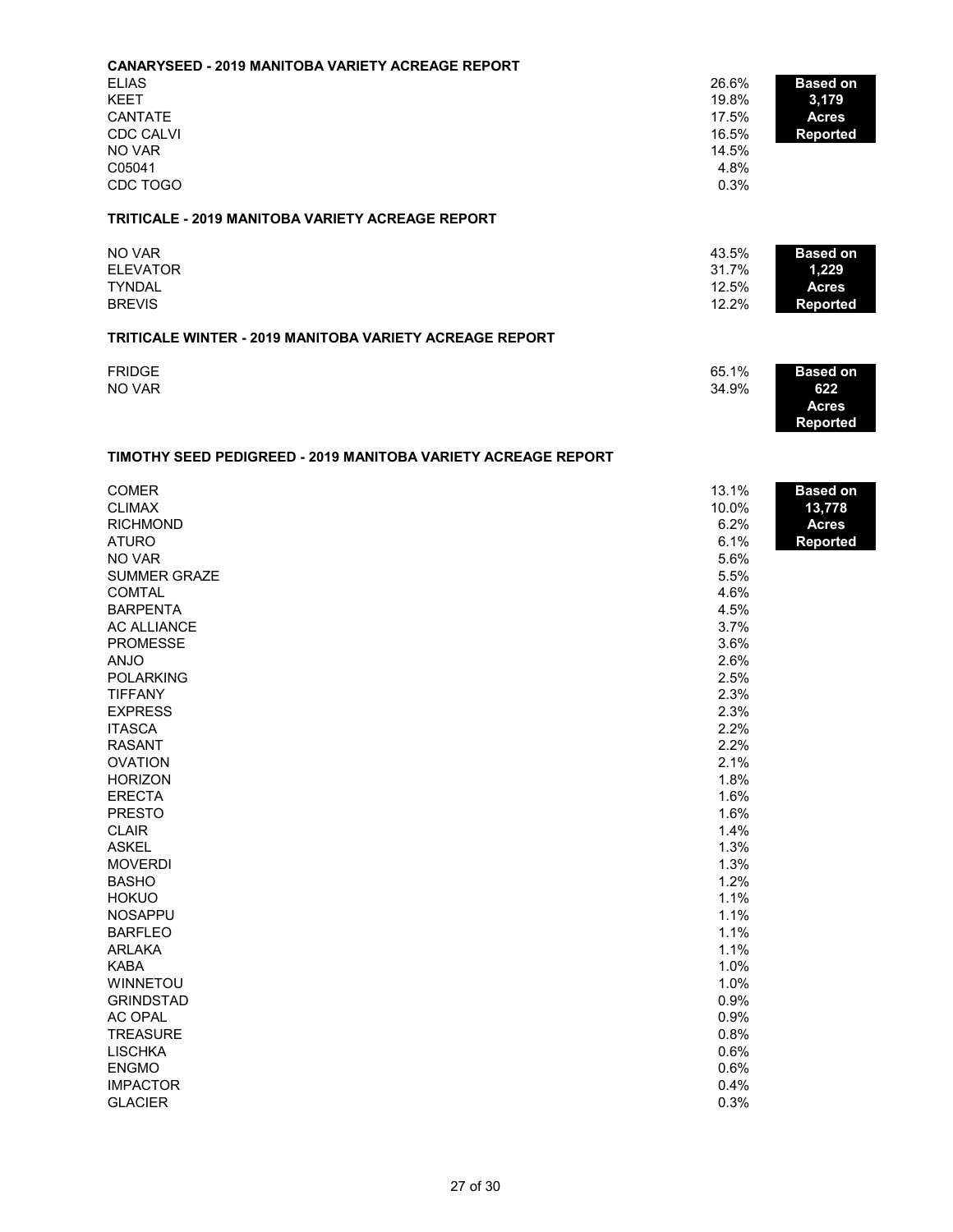#### **RAPESEED - 2019 MANITOBA VARIETY ACREAGE REPORT**

|  | HYHEAR 3 (RT)<br>NO VAR<br>HYHEAR 1 (RT)<br>RED RIVER 1861 RR<br>EVOLVE RR (RT)<br>HYHEAR 2 (RT) | 75.2%<br>8.7%<br>6.7%<br>5.9%<br>2.7%<br>0.7% | <b>Based on</b><br>5,370<br><b>Acres</b><br>Reported |
|--|--------------------------------------------------------------------------------------------------|-----------------------------------------------|------------------------------------------------------|
|--|--------------------------------------------------------------------------------------------------|-----------------------------------------------|------------------------------------------------------|

## **ANNUAL RYEGRASS (SEED) - 2019 MANITOBA VARIETY ACREAGE REPORT**

| NO VAR<br><b>BIG BANG</b> | 35.7%<br>14.8% | <b>Based on</b>       |
|---------------------------|----------------|-----------------------|
| <b>AUBADE</b>             | 9.3%           | 6,351<br><b>Acres</b> |
| NO VAR (WESTERWOLD)       | 7.6%           | <b>Reported</b>       |
| <b>MAGNUM</b>             | 7.1%           |                       |
| <b>FABIO</b>              | 6.9%           |                       |
| <b>HELLEN</b>             | 4.6%           |                       |
| <b>BIG BOSS</b>           | 4.3%           |                       |
| <b>LACTIMO</b>            | 2.9%           |                       |
| <b>ELUNARIA</b>           | 2.9%           |                       |
| <b>PRIMORA</b>            | 1.8%           |                       |
| <b>GRAZER</b>             | 1.3%           |                       |
| <b>VOLUNTEER</b>          | 0.9%           |                       |

## **PERENNIAL RYEGRASS (SEED) - 2019 MANITOBA VARIETY ACREAGE REPORT**

| <b>PLAYER</b>         | 9.5% | <b>Based on</b> |
|-----------------------|------|-----------------|
| NO VAR                | 6.9% | 28,041          |
| <b>DOMINATOR</b>      | 6.7% | <b>Acres</b>    |
| PANGEA (TURF TYPE)    | 6.2% | Reported        |
| <b>SUNSTREAKER</b>    | 5.2% |                 |
| IQ                    | 4.9% |                 |
| <b>BELLEVUE</b>       | 4.8% |                 |
| <b>PARAGON</b>        | 3.3% |                 |
| PASSPORT              | 3.3% |                 |
| FIESTA 4              | 3.3% |                 |
| PLATEAU               | 2.9% |                 |
| <b>RIPTIDE</b>        | 2.7% |                 |
| <b>RACER II</b>       | 2.6% |                 |
| <b>THRIVE</b>         | 2.5% |                 |
| <b>BANFIELD</b>       | 2.2% |                 |
| ALL SPORT 3           | 2.2% |                 |
| <b>CITATION III</b>   | 2.2% |                 |
| <b>CUTTER 2</b>       | 2.1% |                 |
| <b>DILIGENT</b>       | 2.1% |                 |
| <b>PROMINENT</b>      | 1.7% |                 |
| <b>FIREBIRD</b>       | 1.7% |                 |
| PICKSEED SIDEWAYS     | 1.6% |                 |
| <b>RINGLES</b>        | 1.4% |                 |
| SR 4600               | 1.3% |                 |
| <b>MENSA</b>          | 1.2% |                 |
| <b>GOALKEEPER</b>     | 1.1% |                 |
| PIZZAZZ               | 1.1% |                 |
| <b>FANCY</b>          | 1.1% |                 |
| <b>BANDALORE</b>      | 1.1% |                 |
| <b>KARMA</b>          | 0.9% |                 |
| <b>SALMO</b>          | 0.8% |                 |
| <b>BLAZER</b>         | 0.7% |                 |
| <b>INSIGHT</b>        | 0.6% |                 |
| <b>MIGHTY</b>         | 0.6% |                 |
| PST-2AG4              | 0.6% |                 |
| <b>SECRETARIAT II</b> | 0.6% |                 |
| <b>HANCOCK</b>        | 0.6% |                 |
| <b>SIENNA</b>         | 0.6% |                 |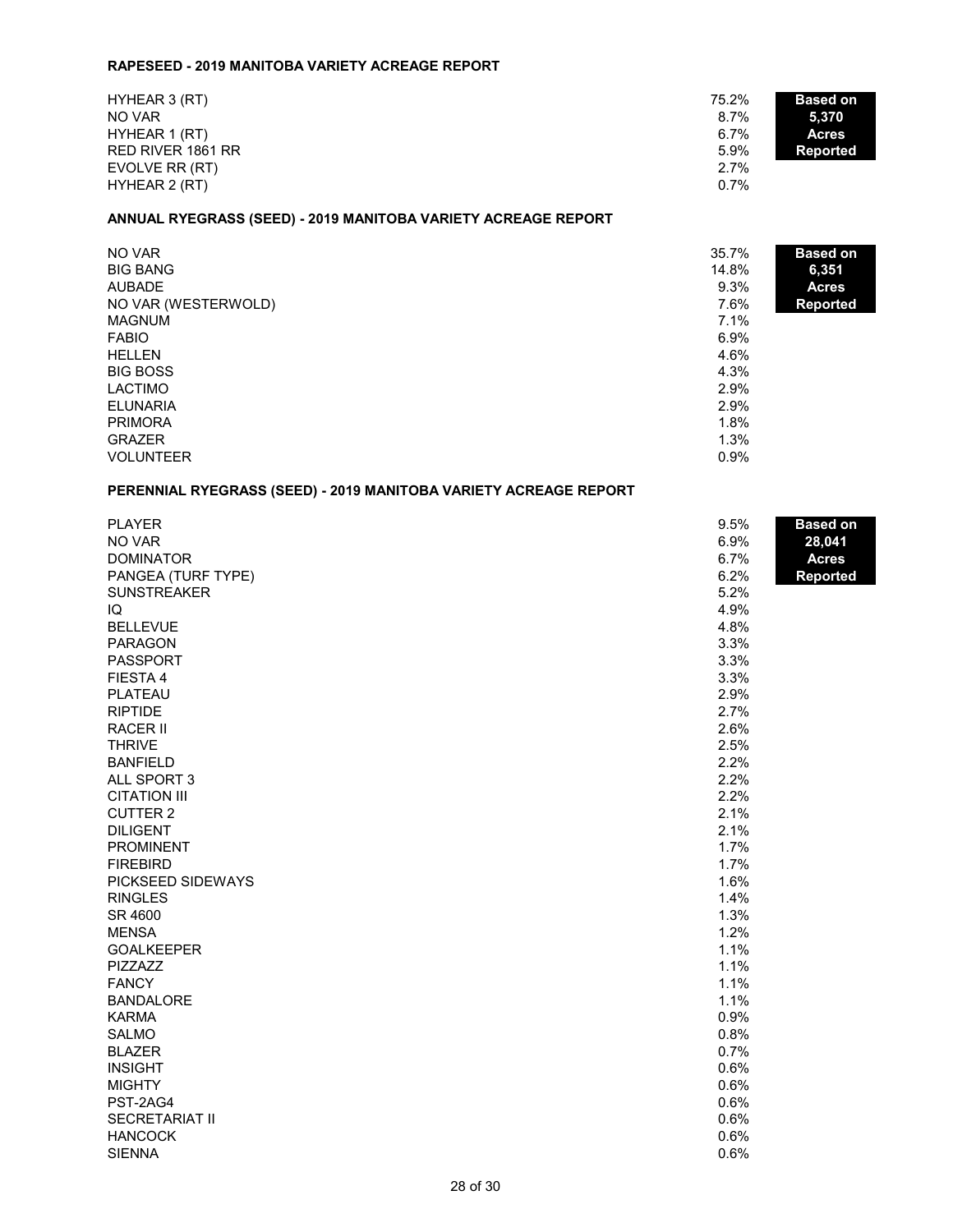| <b>PERENNIAL RYEGRASS (SEED) - continued</b> |      |
|----------------------------------------------|------|
| CHAPARRAL                                    | 0.5% |
| <b>ACCENT</b>                                | 0.5% |
| <b>CITATION FORE</b>                         | 0.5% |
| <b>METOLIUS</b>                              | 0.5% |
| SAVANT                                       | 0.5% |
| <b>MANHATTAN 6 GLR</b>                       | 0.5% |
| <b>BRIGHT STAR SLT</b>                       | 0.4% |
| <b>MELPETRA</b>                              | 0.4% |
| <b>VOLUNTEER</b>                             | 0.4% |
| <b>ELEGANA</b>                               | 0.4% |
| <b>SALINAS II</b>                            | 0.3% |
| <b>PRINCIPAL II</b>                          | 0.3% |

# **HEMP (GRAIN) - 2019 MANITOBA VARIETY ACREAGE REPORT**

| <b>KATANI</b><br>CFX-2<br>CRS-1<br><b>FINOLA</b><br>X <sub>59</sub><br>NO VAR<br><b>GRANMA</b><br><b>CANDA</b><br><b>DELORES</b><br><b>CANMA</b>       | 33.5%<br>17.9%<br>15.3%<br>11.3%<br>10.3%<br>5.1%<br>3.3%<br>1.5%<br>1.0%<br>0.9% | <b>Based on</b><br>10,009<br><b>Acres</b><br><b>Reported</b> |
|--------------------------------------------------------------------------------------------------------------------------------------------------------|-----------------------------------------------------------------------------------|--------------------------------------------------------------|
| ORGANIC HEMP (GRAIN) - 2019 MANITOBA VARIETY ACREAGE REPORT                                                                                            |                                                                                   |                                                              |
| CRS-1<br><b>FINOLA</b><br>CFX-2<br>X59<br><b>GRANDI</b>                                                                                                | 52.9%<br>19.6%<br>12.8%<br>7.4%<br>7.4%                                           | <b>Based on</b><br>2,175<br><b>Acres</b><br><b>Reported</b>  |
| MILLET - PROSO - 2019 MANITOBA VARIETY ACREAGE REPORT                                                                                                  |                                                                                   |                                                              |
| NO VAR (RED)<br>HORIZON (WHITE)<br>SUNRISE (WHITE)<br>CERISE (RED)<br>NO VAR (PROSO)<br><b>CROWN</b><br>NO VAR (WHITE)<br>DAWN (WHITE)<br><b>AMBER</b> | 25.1%<br>17.1%<br>13.6%<br>13.0%<br>12.3%<br>5.6%<br>5.2%<br>4.9%<br>3.3%         | <b>Based on</b><br>6,694<br><b>Acres</b><br><b>Reported</b>  |
| MILLET - FOXTAIL SEED - 2019 MANITOBA VARIETY ACREAGE REPORT                                                                                           |                                                                                   |                                                              |
| NO VAR<br><b>SIBERIAN</b><br><b>GERMAN GOLDEN</b>                                                                                                      | 67.9%<br>22.6%<br>9.6%                                                            | <b>Based on</b><br>523<br><b>Acres</b><br><b>Reported</b>    |
| <b>TALL FESCUE SEED - 2019 MANITOBA VARIETY ACREAGE REPORT</b>                                                                                         |                                                                                   |                                                              |
| <b>NO VAR</b><br><b>COURTNEY</b><br><b>MAESTRO</b><br><b>DEPUTY</b><br><b>FURY</b><br><b>SHOWDOWN</b><br><b>BORNEO</b>                                 | 24.9%<br>12.3%<br>9.4%<br>7.8%<br>7.6%<br>5.7%<br>5.0%                            | <b>Based on</b><br>3,941<br><b>Acres</b><br><b>Reported</b>  |

 $\Delta$ PRILIA  $4.7\%$ BAROLEX 3.9%